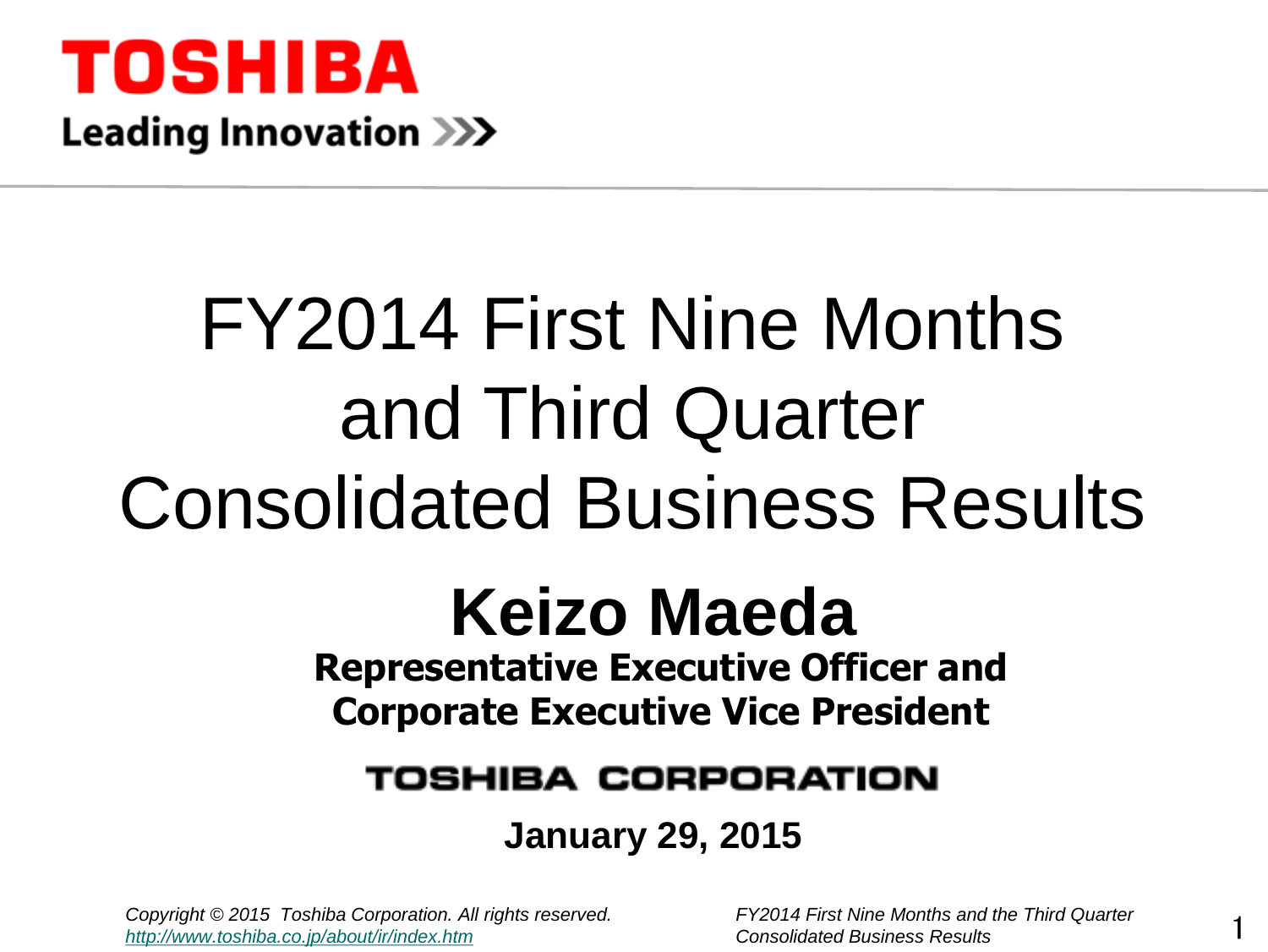# **Forward-looking Statements**

- This presentation contains forward-looking statements concerning future plans, strategies and performance of Toshiba Group.
- These forward-looking statements are not historical facts, rather they are based on management's assumptions and beliefs in light of the economic, financial and other data currently available.
- Since Toshiba Group is promoting business under various market environments in many countries and regions, they are subject to a number of their risks and uncertainties that, without limitation, relate to economic conditions, worldwide megacompetition in the electronics business, customer demand, foreign currency exchange rates, tax rules, regulations and other factors. Toshiba therefore wishes to caution readers that actual results might differ materially from our expectations.
- Toshiba's fiscal year (FY) runs from April 1 to March 31. 1H refers to the first six months (April-September), 2H refers to the latter six months (October-March), 1Q refers to the first quarter (April-June), 2Q refers to the second quarter (July-September).3Q refers to the third quarter (October-December), and 4Q refers to the fourth quarter (January-March).
- All figures are consolidated totals for the first 9 months of fiscal year 2014, unless otherwise stated.
- Prior-period performance on consolidated segment information has been reclassified to conform with the current classification.
- The optical disc drive (ODD) business is classified as a discontinued operation in accordance with the Accounting Standards Classification (ASC) 205-20 "Presentation of Financial Statements – Discontinued Operations". The results of the ODD business have been excluded from net sales, operating income (loss), and income (loss) from continuing operations, before income taxes and noncontrolling interests. Net income of Toshiba Group is calculated by reflecting the ODD business results to income (loss) from continuing operations, before income taxes and noncontrolling interests. Results of the past fiscal years and figures announced at the beginning of the fiscal period have been revised to reflect this change.
- Until FY2013, some of advanced R&D expenses and headquarters administrative overhead expenses were allocated to all segments. Starting in FY2014, part of these expenses is classified into corporate expenses without being allocated to the segments. Results of the past fiscal years have been revised to reflect this change.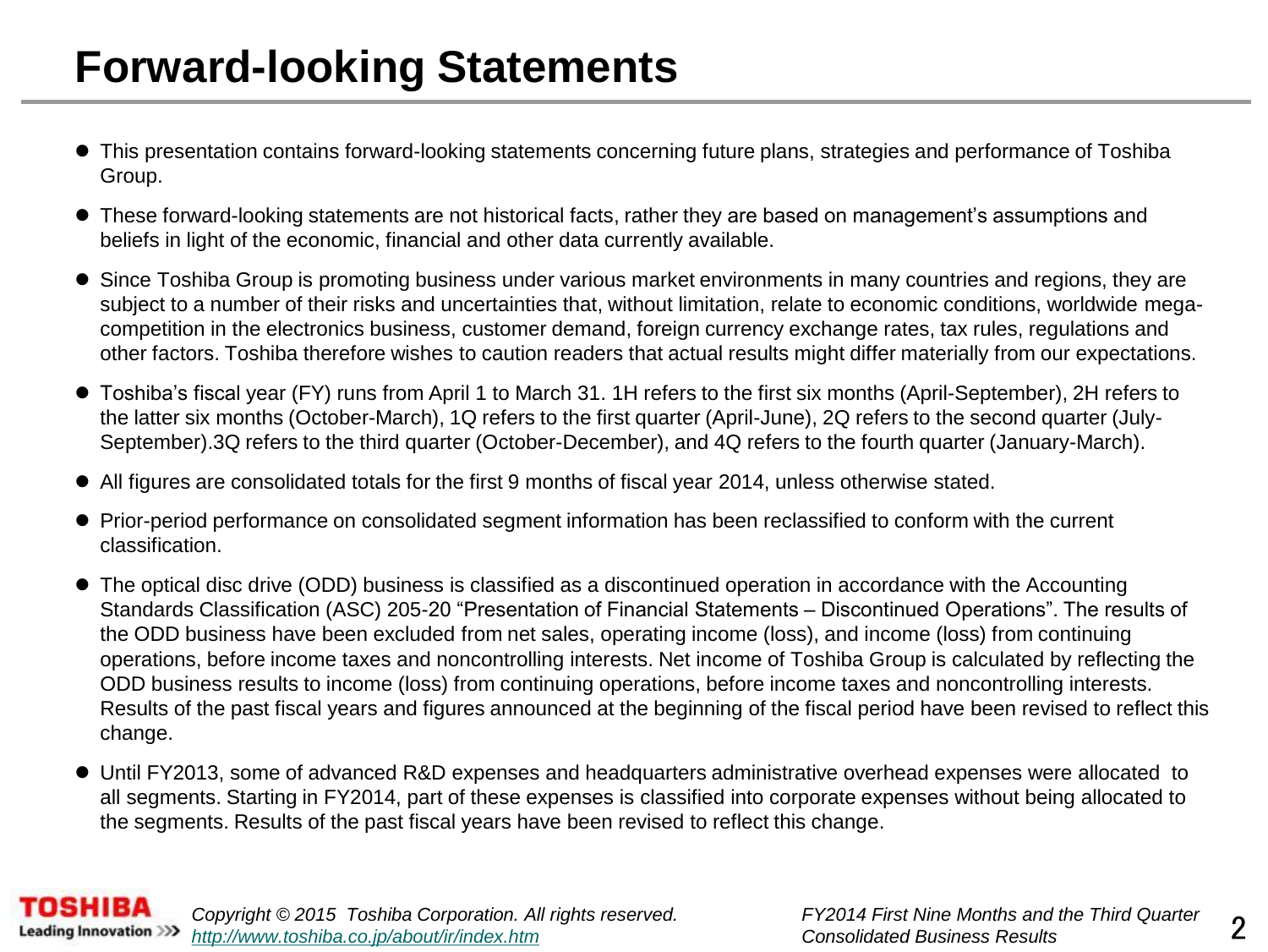# **Key Points of First 9 Months of FY2014**

 **Net Sales: Toshiba Group recorded significantly higher sales than in the yearearlier period, primarily due to growth in the Energy & Infrastructure, Community Solutions and Electronic Devices & Components segments.**

**Net Sales: 4,716.2 billion yen (YoY: +184.2 billion yen) Income (Loss): Toshiba Group recorded operating income of 164.8 billion yen in the first nine-month period (1-3Q), the highest ever for 1-3Q.** 

**Income before income taxes**

**Operating income: 164.8 billion yen (YoY: +9.6 billion yen)**

**and noncontrolling interest: 134.9 billion yen (YoY: + 41.5 billion yen) Net income: 71.9 billion yen (YoY: + 33.2 billion yen)**

- $\triangleright$  The Electronic Devices & Components segment recorded operating income of 177.7 billion yen in 1-3Q, the highest ever for a first nine-month period, even higher than the record seen in FY2013.
- $\triangleright$  The three main pillars of Toshiba's business, Energy, Data Storage and Healthcare, recorded a combined operating income of 254.8 billion yen and a return on sales (ROS) of 6.5%.
- $\triangleright$  For acceleration of structural reform of the PC business and foreign currency fluctuation, one-time expenses of 46.0 billion yen are allocated in operating income (loss).
- Income before income taxes and noncontrolling interest and net income also increased significantly YoY, reflecting a settlement of lawsuit and the positive effects of light asset management that has been promoted since the beginning of FY2014.
- **The debt-to-equity (D/E) ratio was 112%, a YoY improvement of 16 points.**
- **Toshiba will undertake a fundamental restructuring of Toshiba's Visual Products business by ceasing TV development and sales operations in North America and licensing the TV business to another company. Toshiba is in discussion with candidates on promoting the same strategy for other global regions.**

TOSHIBA *Copyright © 2015 Toshiba Corporation. All rights reserved. FY2014 First Nine Months and the Third Quarter*  **Leading Innovation >>>** http://www.toshiba.co.ip/about/ir/index.htm *Consolidated Business Results*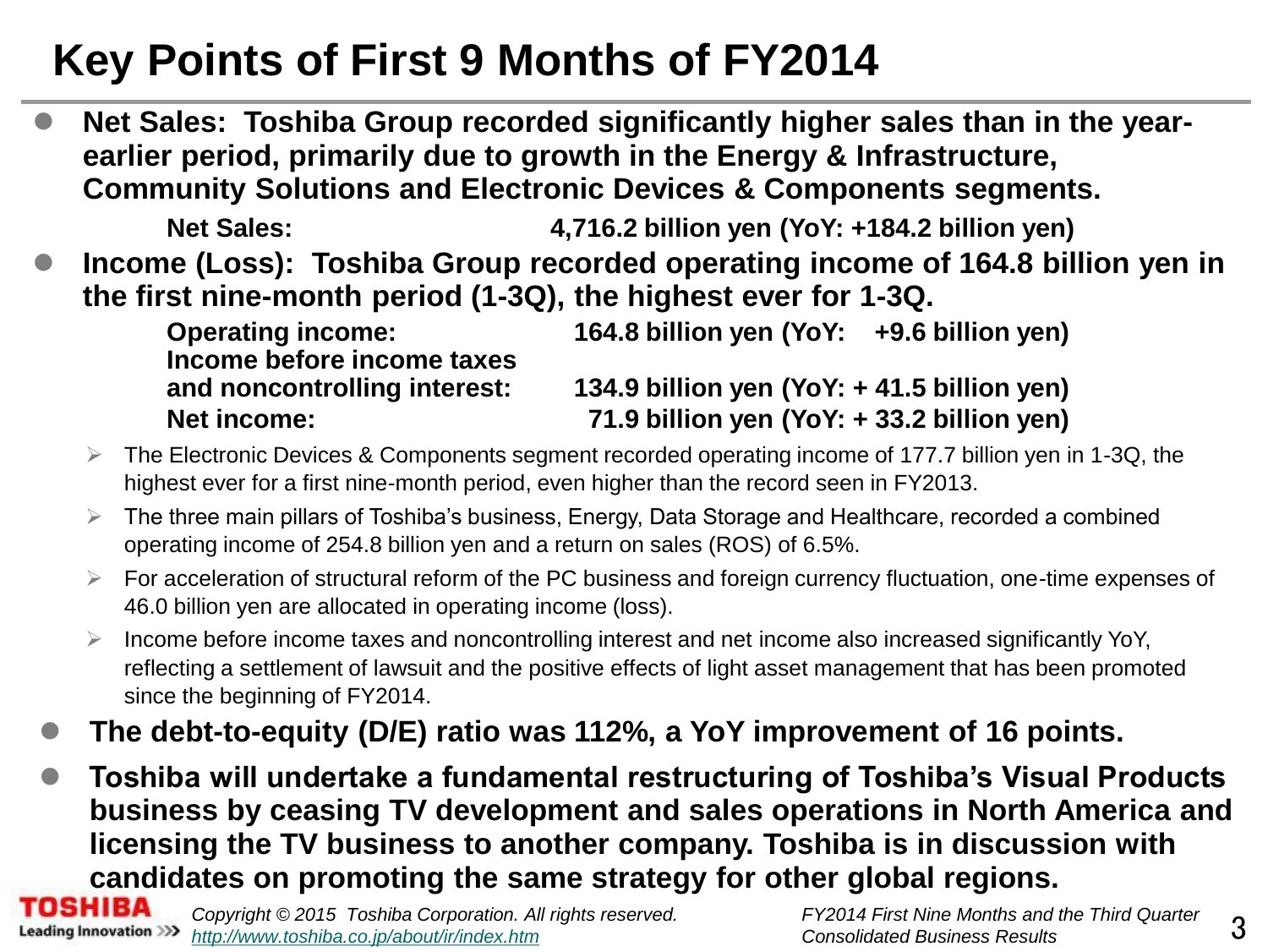### **FY2014 First 9 Months Overall, Year-on-Year**

| (Yen in billions, except Earnings (Losses) per share) |  |
|-------------------------------------------------------|--|
|-------------------------------------------------------|--|

|                                                                               | <b>FY14</b> | <b>FY13</b> | <b>Difference</b> |
|-------------------------------------------------------------------------------|-------------|-------------|-------------------|
|                                                                               | $1-3Q$      | $1 - 3Q$    | vs. FY13/1-3Q     |
| <b>Net Sales</b>                                                              | 4,716.2     | 4,532.0     | 184.2             |
| Operating Income (Loss)                                                       | 164.8       | 155.2       | 9.6               |
| $\%$                                                                          | 3.5%        | 3.4%        | 0.1%              |
| Income (Loss) before income<br>taxes and noncontrolling interests             | 134.9       | 93.4        | 41.5              |
| ℅                                                                             | 2.9%        | 2.1%        | 0.8%              |
| Net Income (Loss)                                                             | 71.9        | 38.7        | 33.2              |
| $\%$                                                                          | 1.5%        | 0.9%        | 0.6%              |
| Earnings (Losses) per share<br>attributable to shareholders of the<br>Company | ¥16.98      | 49.13       | ¥7.85             |

\* "Net Income (Loss)" refers to Net Income (Loss) attributable to shareholders of the Company hereinafter.

\*\* "the Company" refers to Toshiba Corporation hereinafter.

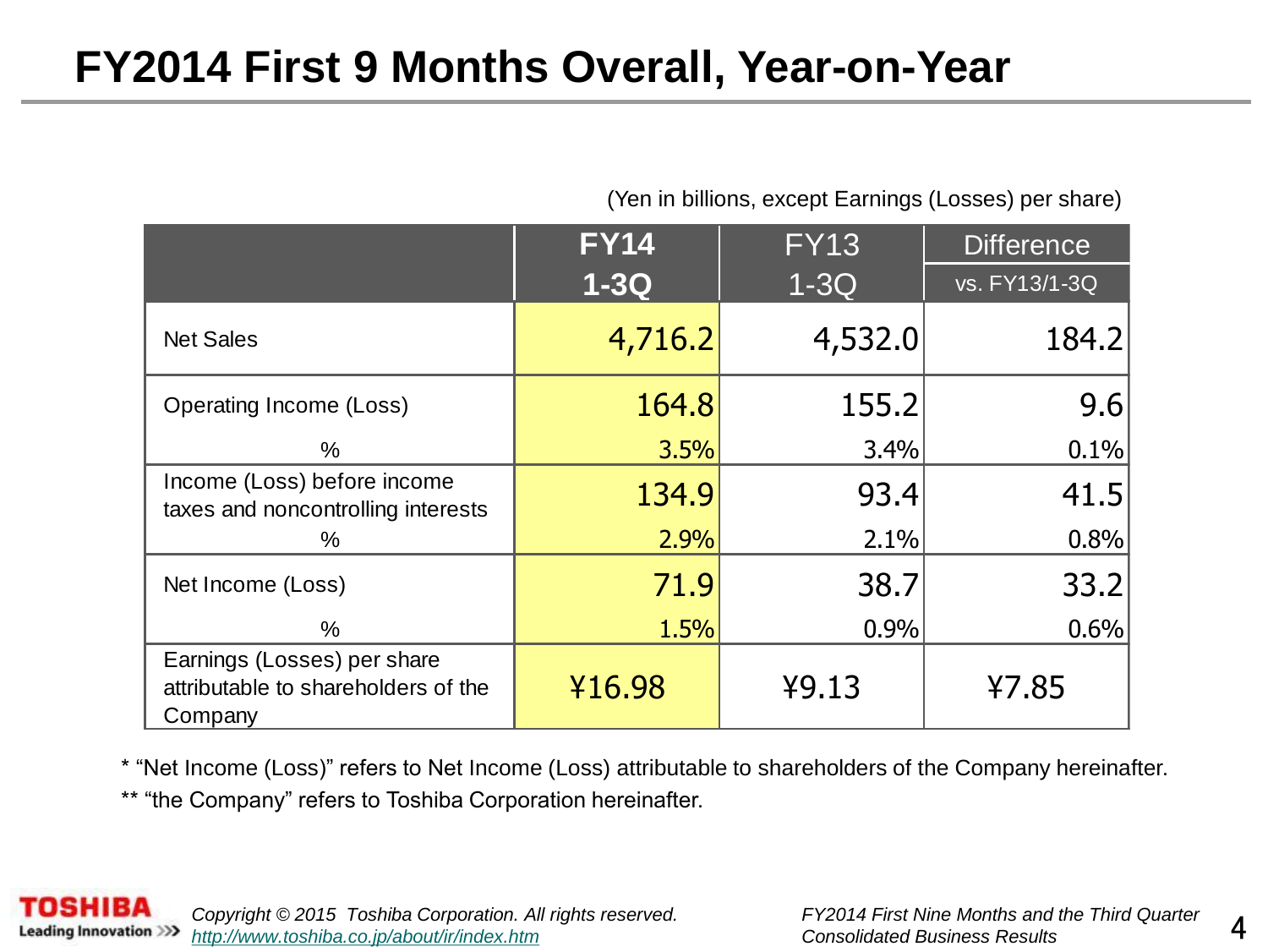# **FY2014 First 9 Months by Segment, Year-on-Year**

| <b>Net Sales</b>                | <b>FY14</b> | <b>FY13</b> | <b>Difference</b> |
|---------------------------------|-------------|-------------|-------------------|
|                                 | $1-3Q$      | $1-3Q$      | vs. FY13/1-3Q     |
| Energy & Infrastructure         | 1,370.3     | 1,178.6     | 191.7             |
| <b>Community Solutions</b>      | 973.3       | 915.8       | 57.5              |
| Healthcare Systems & Services   | 276.3       | 268.9       | 7.4               |
| Electronic Devices & Components | 1,294.0     | 1,256.7     | 37.3              |
| Lifestyle Products & Services   | 886.4       | 968.2       | $-81.8$           |
| Others                          | 373.6       | 347.7       | 25.9              |
| Total                           | 4,716.2     | 4,532.0     | 184.2             |

| Operating Income (Loss)         | <b>FY14</b> | FY13    | <b>Difference</b> |
|---------------------------------|-------------|---------|-------------------|
|                                 | $1-3Q$      | $1-3Q$  | vs. FY13/1-3Q     |
| Energy & Infrastructure         | 40.0        | 8.0     | 32.0              |
| %                               | 2.9%        | 0.7%    | 2.2%              |
| <b>Community Solutions</b>      | 24.5        | 17.6    | 6.9               |
| ℅                               | 2.5%        | 1.9%    | 0.6%              |
| Healthcare Systems & Services   | 12.6        | 15.4    | $-2.8$            |
| %                               | 4.5%        | 5.7%    | $-1.2%$           |
| Electronic Devices & Components | 177.7       | 174.3   | 3.4               |
| ℅                               | 13.7%       | 13.9%   | $-0.2%$           |
| Lifestyle Products & Services   | $-63.5$     | $-38.9$ | $-24.6$           |
| %                               | $-7.2%$     | $-4.0%$ | $-3.2%$           |
| <b>Others</b>                   | 2.0         | 4.7     | $-2.7$            |
| %                               | 0.5%        | 1.3%    | $-0.8%$           |
| Total                           | 164.8       | 155.2   | 9.6               |
| %                               | 3.5%        | 3.4%    | 0.1%              |



*Copyright © 2015 Toshiba Corporation. All rights reserved. FY2014 First Nine Months and the Third Quarter <http://www.toshiba.co.jp/about/ir/index.htm> Consolidated Business Results*

(Yen in billions)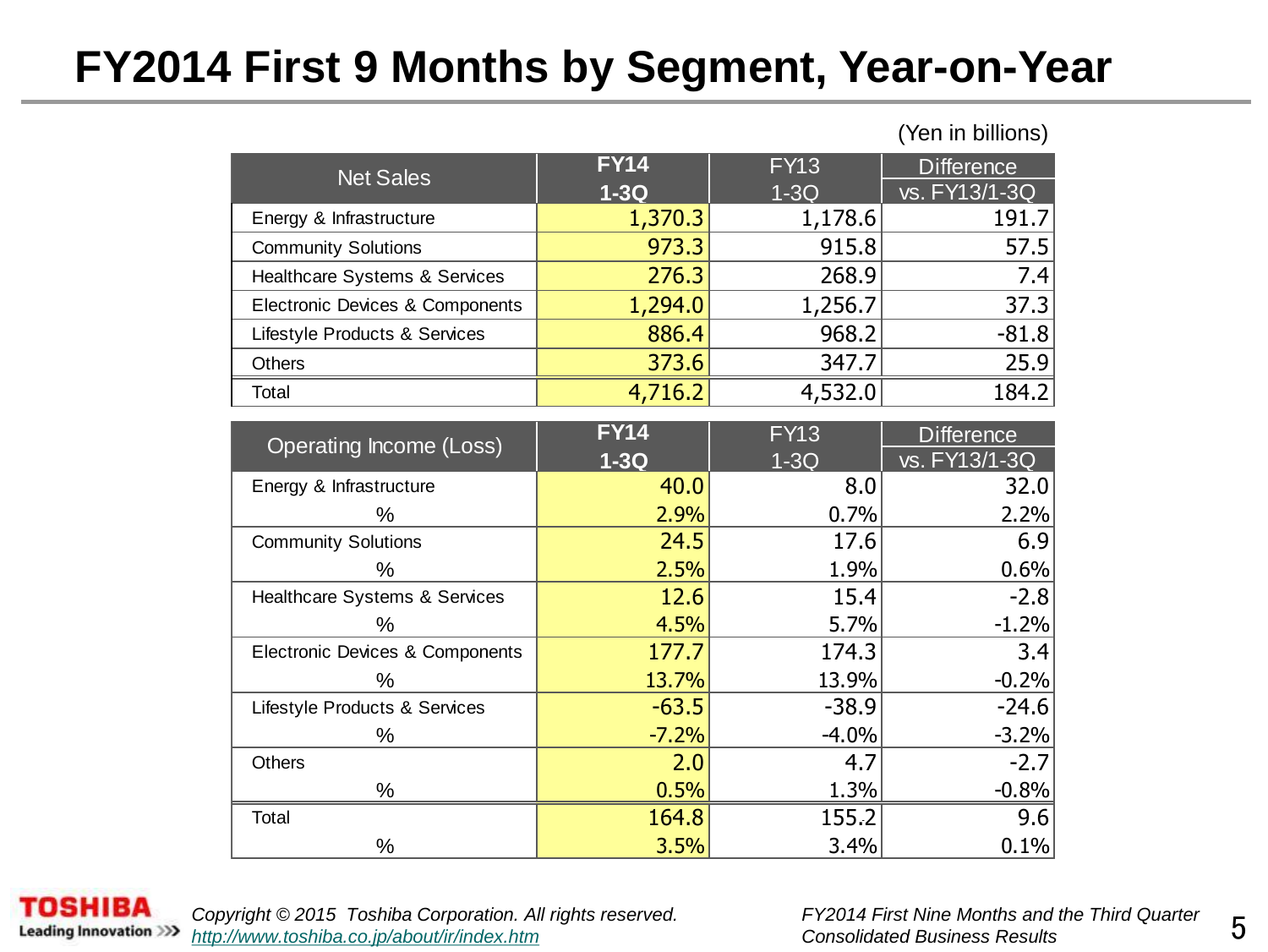### **Overview, FY2014 First 9 Months Results**

(Yen in billions)  $] = \text{Year-on-year comparison}$ 



**Leading Innovation >>>** *<http://www.toshiba.co.jp/about/ir/index.htm> Consolidated Business Results*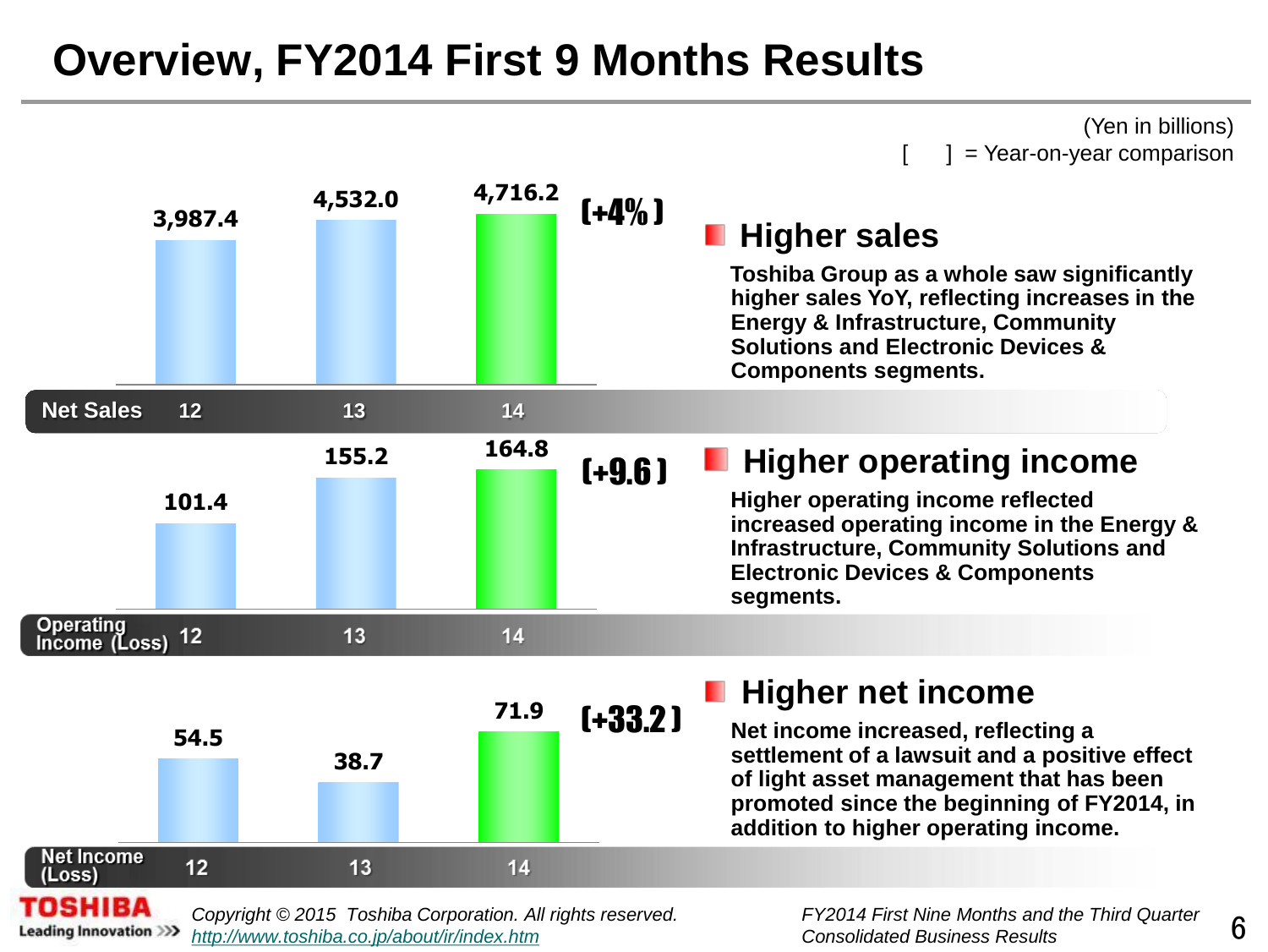# **Operating Income (Loss) Analysis, FY2014 First 9 Months**



**Leading Innovation >>>** *<http://www.toshiba.co.jp/about/ir/index.htm> Consolidated Business Results*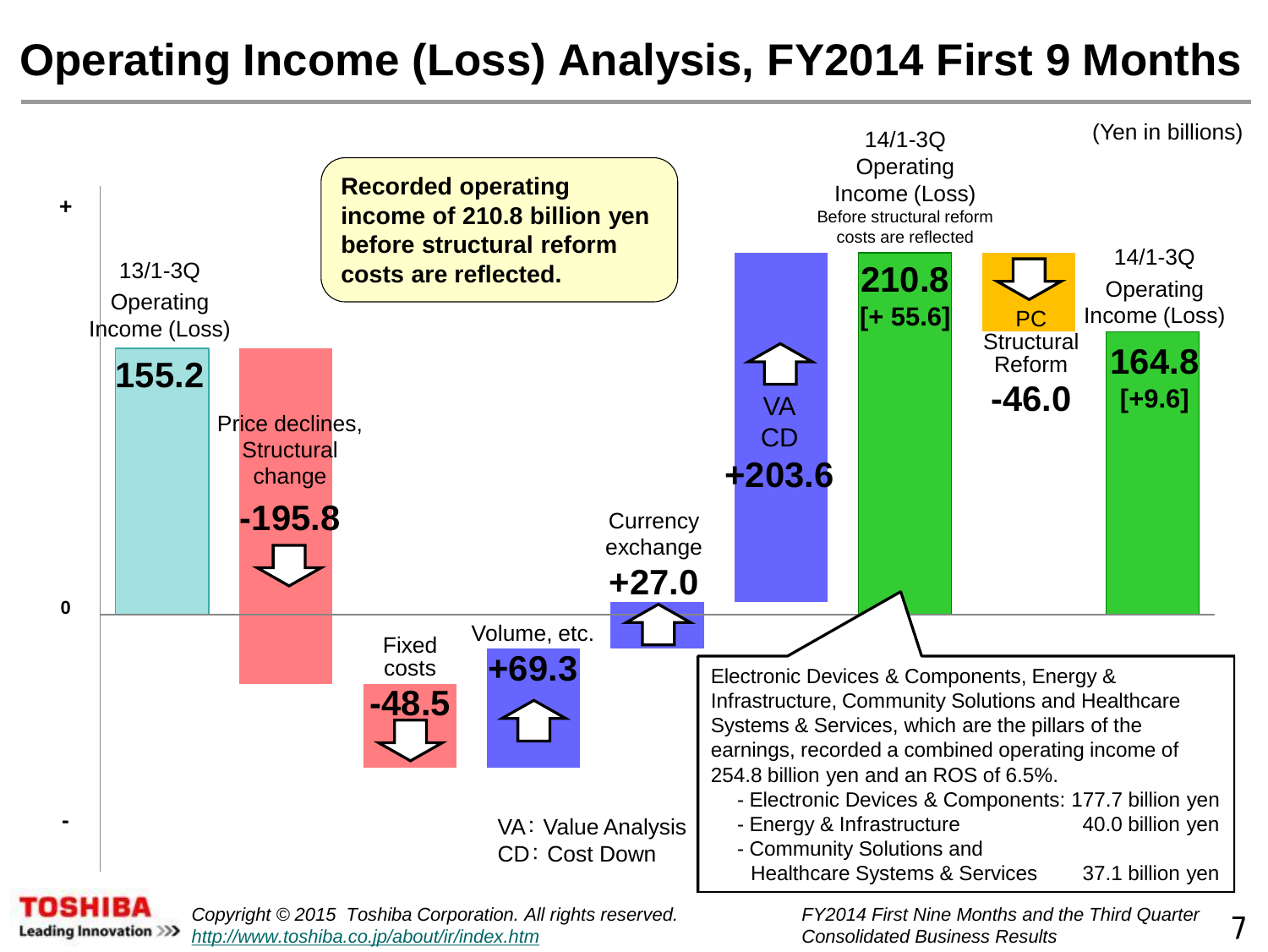# **Energy & Infrastructure, FY2014 First 9 Months**



- $\blacksquare$  The segment as a whole saw sales increase by approx. 16% against the year-earlier period, reflecting higher sales in the Nuclear Power Systems and Thermal & Hydro Power Systems businesses both in Japan and overseas, as well as the continued good performances of the overseas Railway Systems business and Landis+Gyr.
- **Dearmangely** Depending increased significantly from the year-earlier period, as a result of significantly higher operating income in the overseas Nuclear Power Systems business, and the continued good performances of the overseas Railway Systems business and Landis+Gyr.

8

(Yen in billions)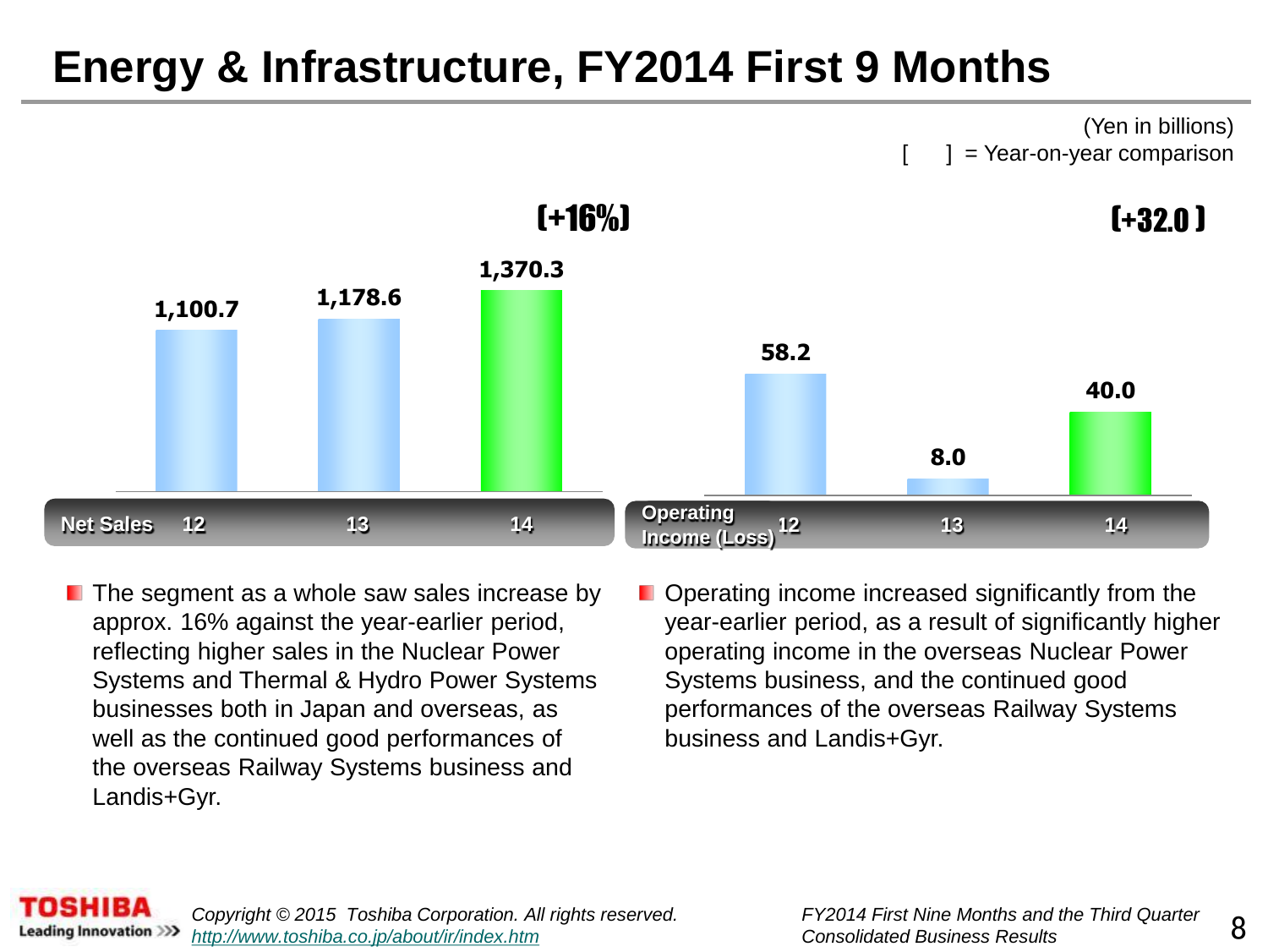# **Energy & Infrastructure: Main Projects in 3Q**

#### $\blacksquare$  Major Topics ( $\bullet$  Overseas  $\blacksquare$  Japan)

- Decided to merge the turbine and generator business in North America into a new company in order to secure synergies of the Thermal & Hydro and Nuclear Power Systems businesses and thereby reinforce the overall power systems business
- **O** Decided to build a new production line in an Indian subsidiary that manufactures power transformers, distribution transformers and switchgears
- Established an organization, which will serve as a regional center offering one-stop solutions, to reinforce the social infrastructure and other businesses throughout South America
- Reached an agreement with Kawasaki City on a cooperative demonstration experiment of an independent energy supply system utilizing renewable energy and hydrogen
- Started demonstration research of ocean current power generation system

#### Orders received ( $\bullet$  Overseas **I** Japan)

- Awarded multiple contracts in countries, including France, Ukraine, Finland, Germany, etc., to provide nuclear fuel for nuclear reactors
- Awarded a contract to provide a passive hydrogen control system for Zaporizhia Nuclear Power Plant in Ukraine
- Won an order for a weather radar system from the India Meteorological Department (IMD)
- Supplied a traction energy storage system to Tobu Railway Co., Ltd.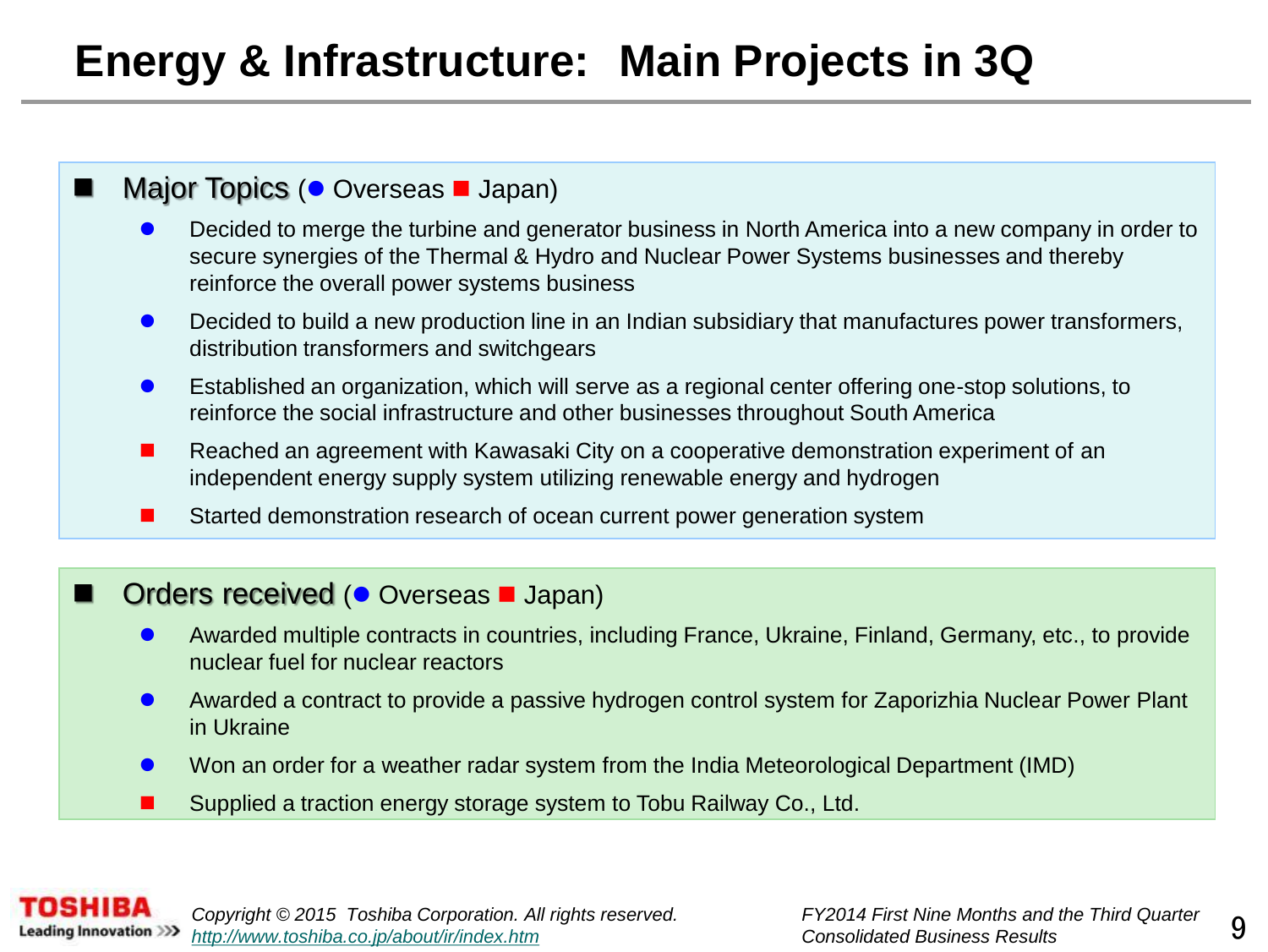## **Energy & Infrastructure Business, Order Backlog**



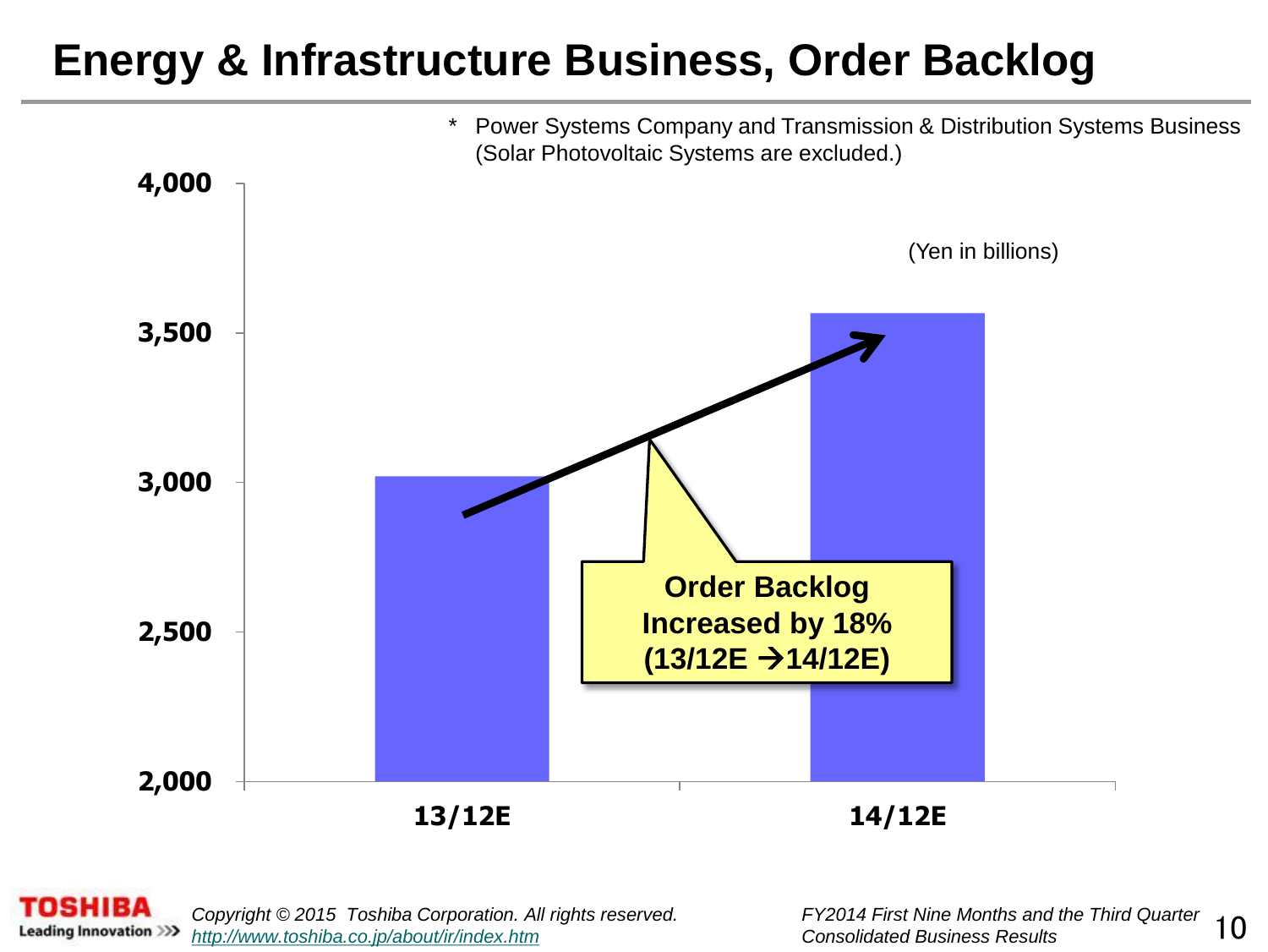# **Community Solutions, FY2014 First 9 Months**

(Yen in billions)  $] = \text{Year-on-year comparison}$ 



 $\blacksquare$  The segment as a whole saw higher sales YoY, reflecting good performance in China and other overseas markets in building solutions, including the Elevator and Commercial Air-Conditioners business.

 $\blacksquare$  The segment as a whole saw higher operating income YoY, reflecting higher operating income on higher sales in building solutions, including the Elevator and Commercial Air-Conditioners business.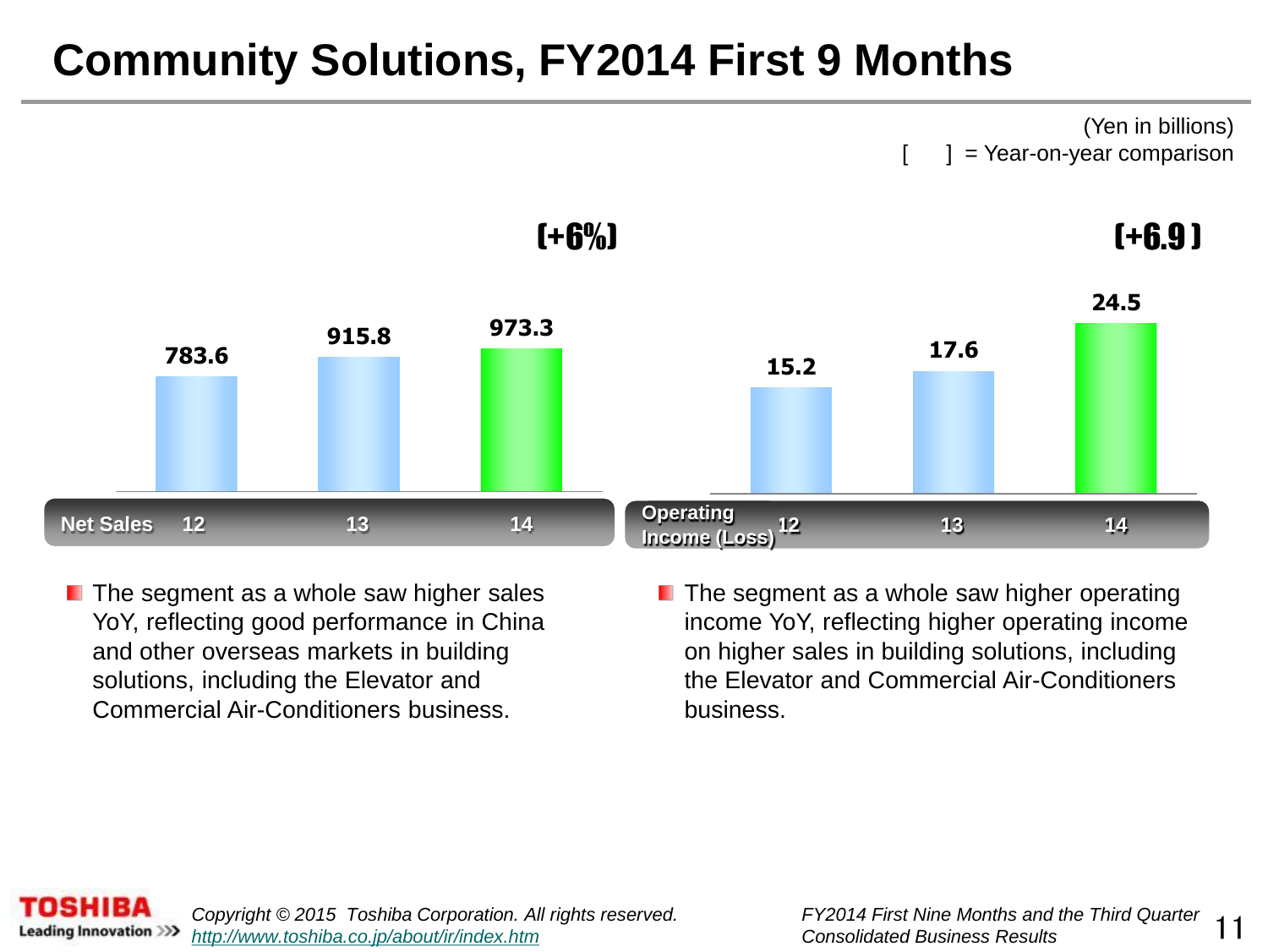# **Community Solutions: Main Projects in 3Q**

#### Major Topics ( Overseas **J** Japan)

- Entered into an agreement with U.S.-based United Technologies Corporation (UTC) to strengthen the strategic collaboration on the Commercial Air-Conditioners business
- Opened Toshiba Smart Home at Fuchu Complex to carry out demonstration experiments and to offer visitors a hands-on experience of Toshiba's comprehensive home solutions line-up
- Joined the power generation project using digestion gas conducted at the Okinawa Ginowan Water Purification Center
- Awarded 2014 Chairperson's Award by the Eco-Products Awards Steering Committee for an environmentally friendly lighting system designed for cultural assets
- **A** Awarded the Minister of the Environment's 2014 Commendation for Global Warming Prevention Activity for a point-of-sale (POS) system using the IS-910T vertical image processing scanner

#### New products and orders received ( $\bullet$  Overseas  $\blacksquare$  Japan)

- Released new average-grade elevators designed for the Chinese market
- Launched Smart Receipt<sup>®</sup>, an electronic receipt service
- **Released emergency LED lighting apparatus having a self-test function**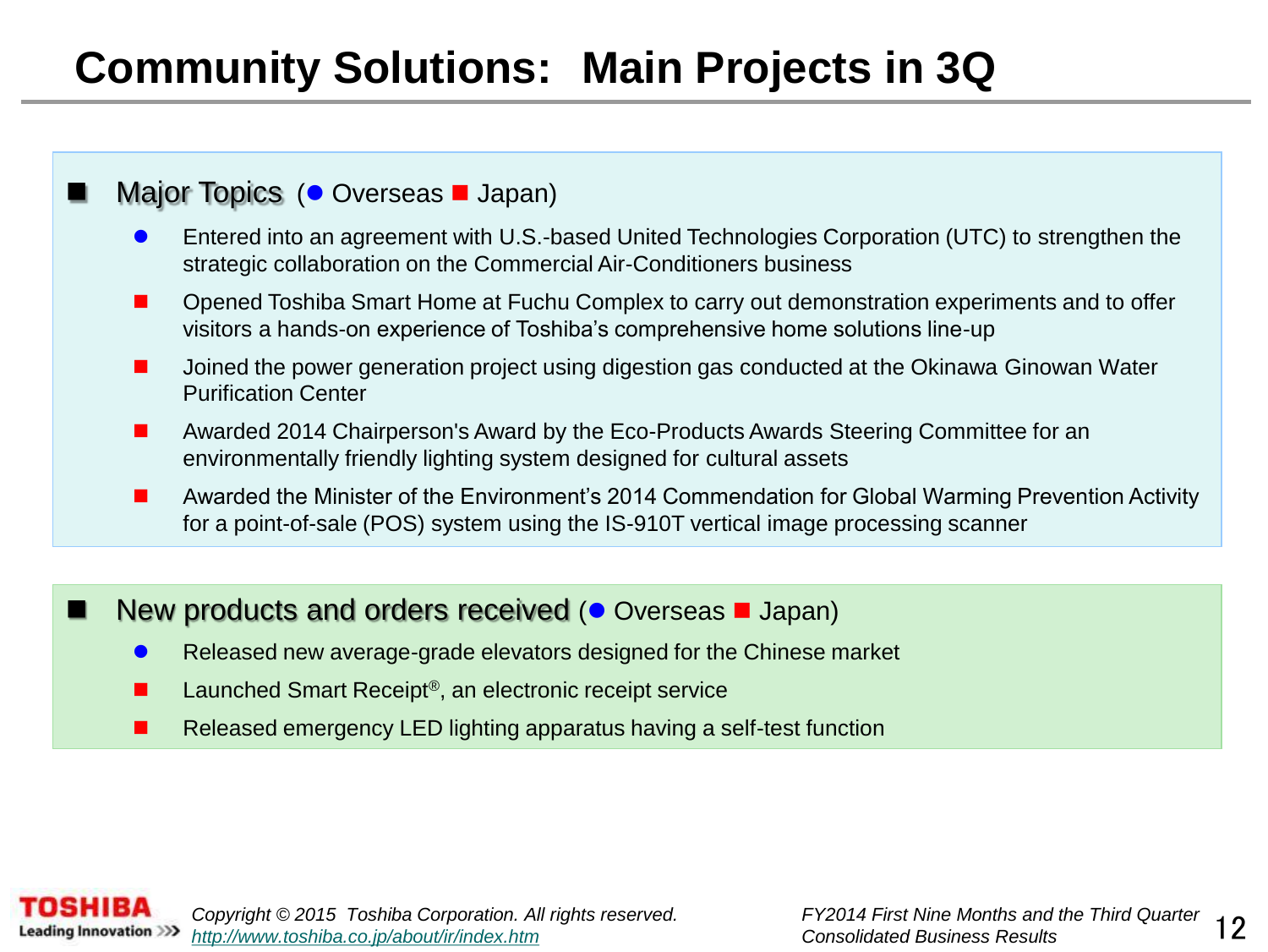## **Healthcare Systems & Services, FY2014 First 9 Months**

(Yen in billions)  $] = \text{Year-on-year comparison}$ 



- $\blacksquare$  The segment as a whole saw higher sales YoY. Although a revision of the medical fee reimbursement system and an increase in the consumption tax in Japan impacted on sales, the Equipment Sales business in emerging economies remained solid and the Service business remained stable.
- $\blacksquare$  The segment as a whole saw lower operating income for the first 9 months due to an increase in R&D expenditures to develop next-generation systems. However, the segment saw higher operating income in 3Q because of good performance in the mainstay Computerized Tomography (CT) Systems business and an improvement in the Service business.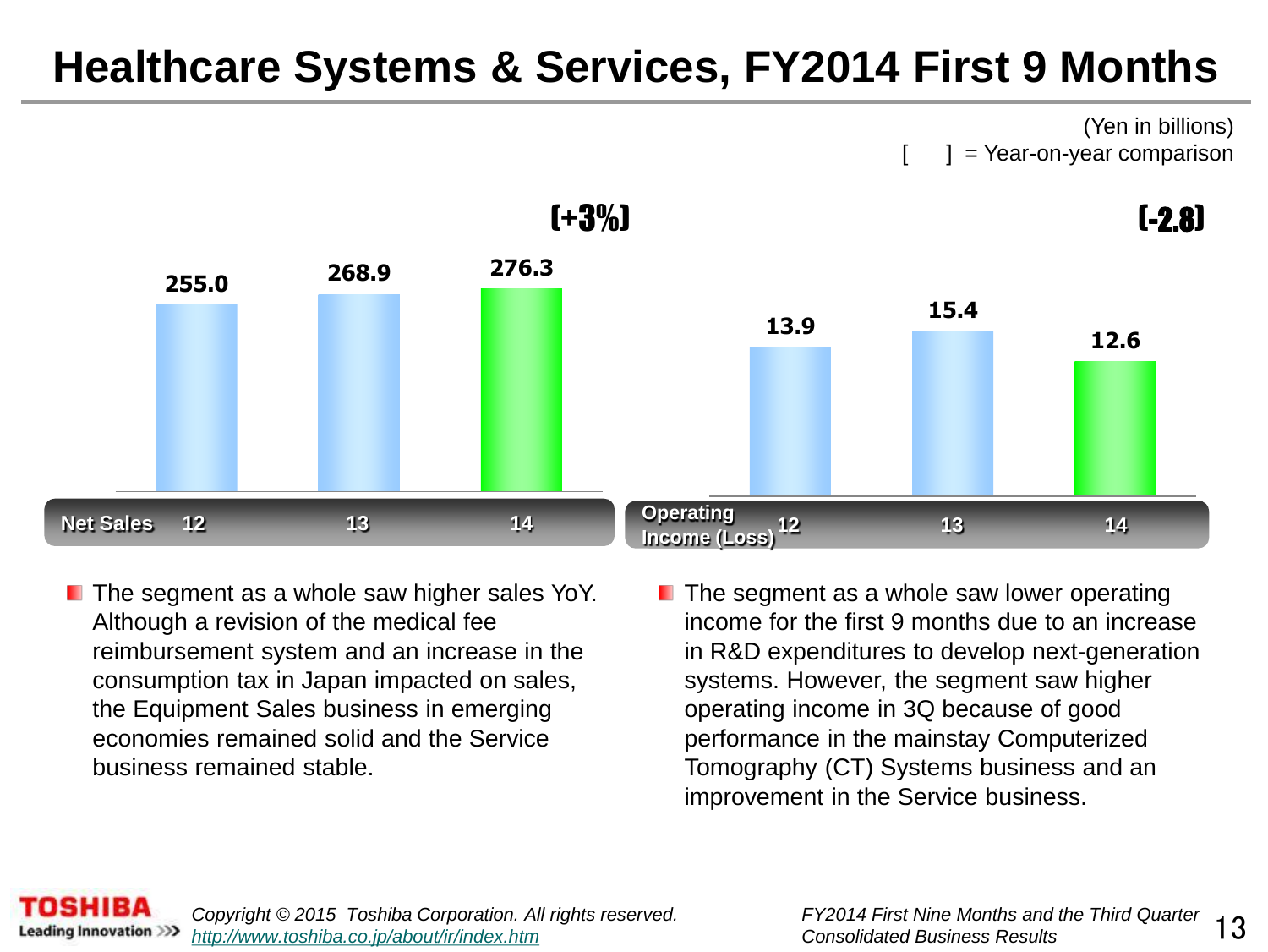## **Healthcare Systems & Services: Main Projects in 3Q**

- Major Topics ( $\blacklozenge$  Diagnosis and Treatment  $\blacklozenge$  New Business)
	- Opened the Healthcare Technology Center to enhance R&D in the area of healthcare
		- Jointly developed Japonica Array®, a genotyping array optimized for ethnic Japanese, with Tohoku University, in order to accelerate the realization of personalized disease prevention and medical care
		- ❖ Launched a genotyping service using Japonica Array<sup>®</sup>
	- Opened the Elekta Care Support Center with Elekta K.K.
	- Started production of diagnostic ultrasound systems at manufacturing base in Malaysia



Released a software library for Silmee™ Bar type wearable vital signs sensor module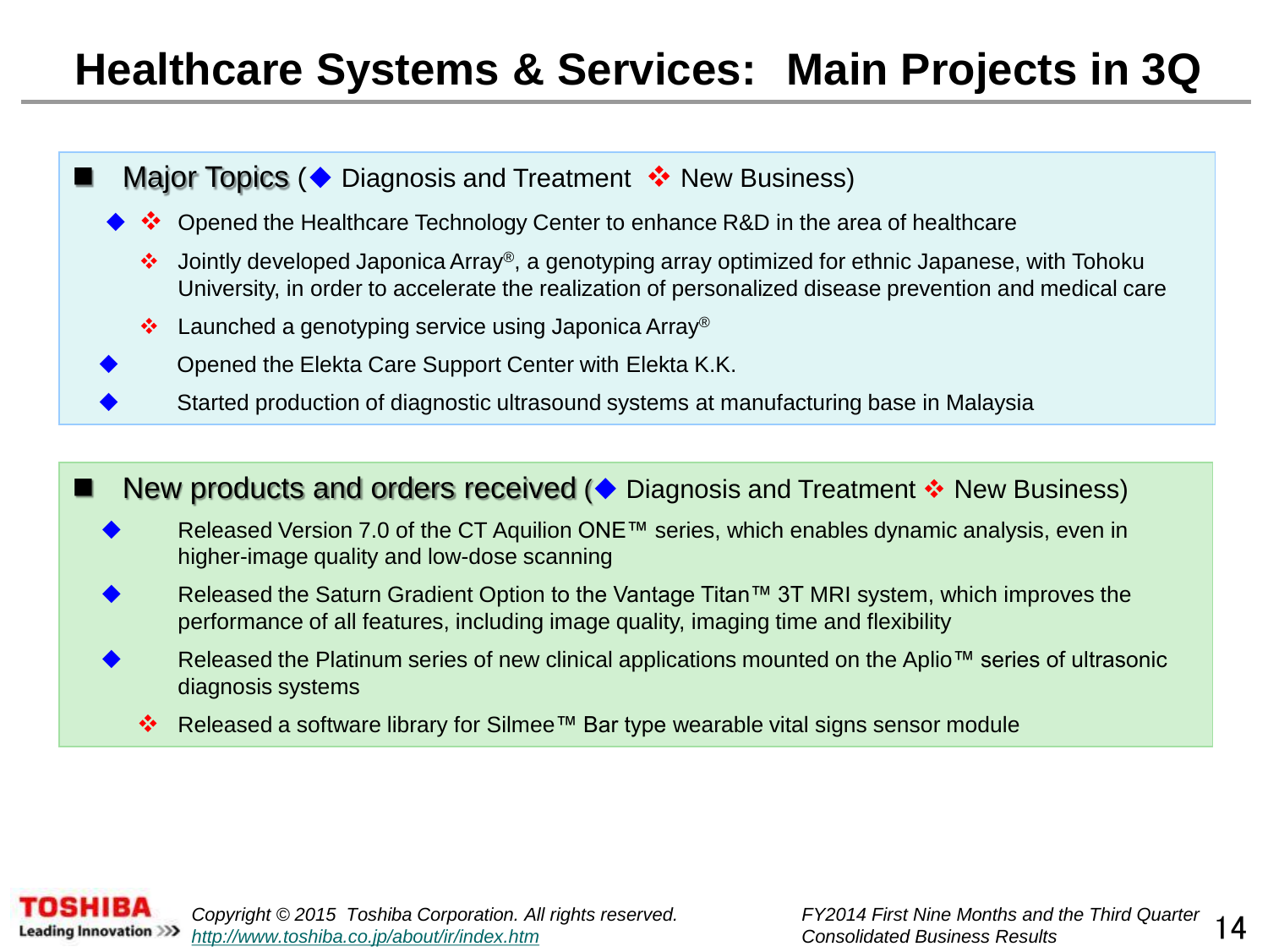## **Electronic Devices & Components, FY2014 First 9 Months**

(Yen in billions)  $] = \text{Year-on-year comparison}$ 



- $\blacksquare$  The segment as a whole saw higher sales YoY. Sales of Memories remained solid, and, in the Storage Product business, sales of 3.5 inch HDDs and enterprise HDDs and SSDs increased.
- The segment as a whole recorded the highestever operating income for the first nine-month period. Memories continued to achieve a high return on sales (ROS), and the Storage Product business maintained good performance. All nonmemory businesses in the Semiconductor business also recorded positive operating income in 3Q, as in 2Q.
	- \* The number Includes the temporary influence by the change in depreciation schedule for FY2013. When the influence is excluded, the YoY increase of operating income is 12.8 billion yen.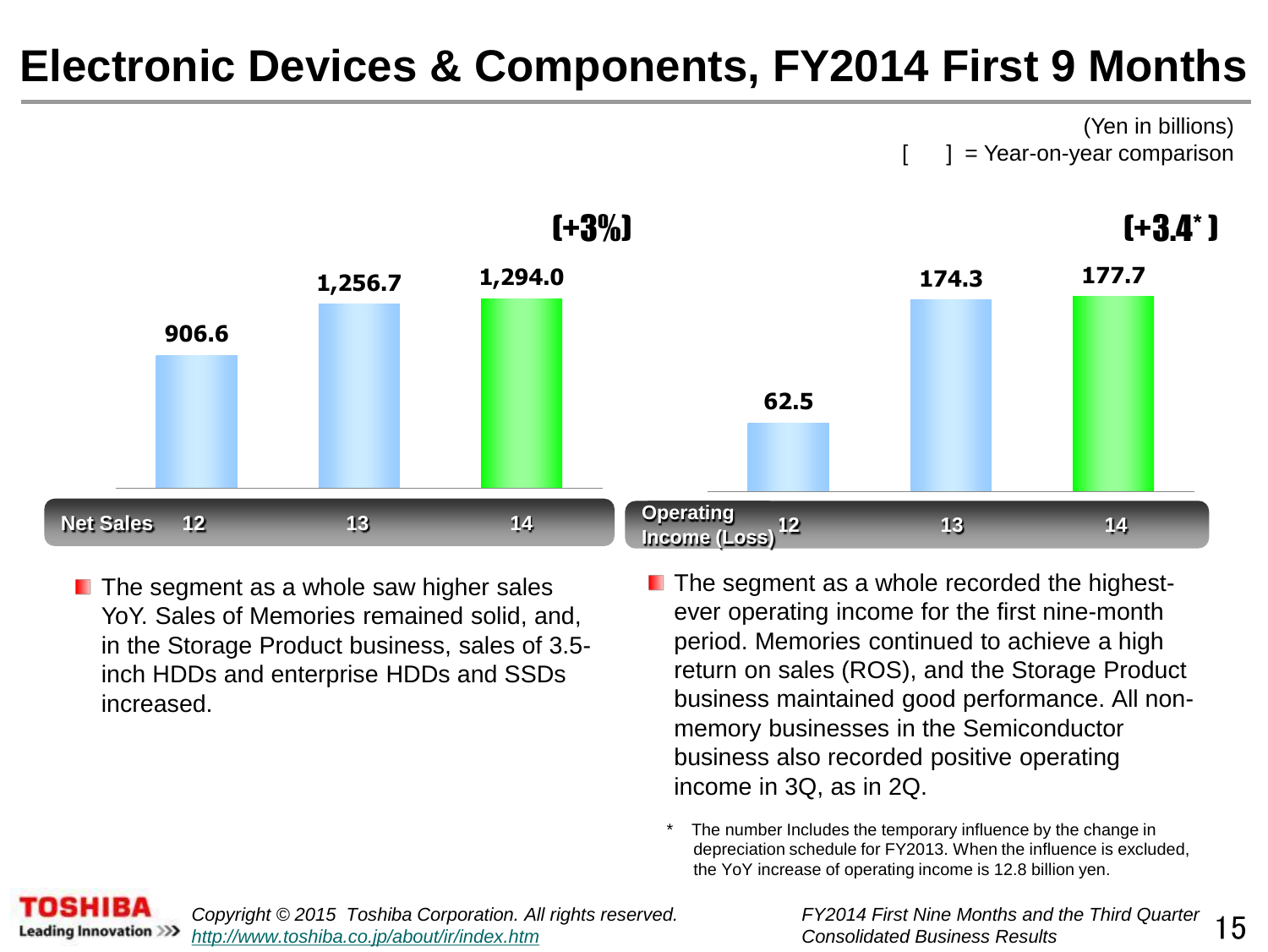# **Electronic Devices & Components: Main Projects in 3Q**

#### **Major Topics**

- $\triangleright$  Settled a lawsuit with Korea's SK Hynix Inc. and agreed to expand collaboration in the memory business
- $\triangleright$  Released the TMPV760 series of image recognition processors for automotive applications that features enhanced night-time pedestrian detection, etc.

#### New products

- $\triangleright$  Actively released new products for storage and IoT<sup>\*1</sup> applications for sales expansion
	- 1. Storage
		- Released enterprise SSDs integrating A19nm NAND flash memories
		- Released a large-capacity 6-TB<sup>\*2</sup> nearline HDD
		- Released CANVIO DESK, an external HDD compliant with SeeQVault™
	- 2. IoT
		- Released power MOSFETs to support high-efficiency switching for server and communications base station applications
		- Released the ApP Lite™ TZ1000 series of application processors for wearable device applications
		- Released system power supply ICs for mobile information device applications
- \* 1 IoT (Internet of Things): Interconnection of a very large number of devices, including not only information and communication devices but also a wide variety of devices as implied by the word "Things". IoT is expected to usher in automation in many fields such as remote control and automatic data transmission.
- $*$ <sup>2</sup> TB: Terabyte (= 1,024 gigabytes = approx. 1 trillion bytes)

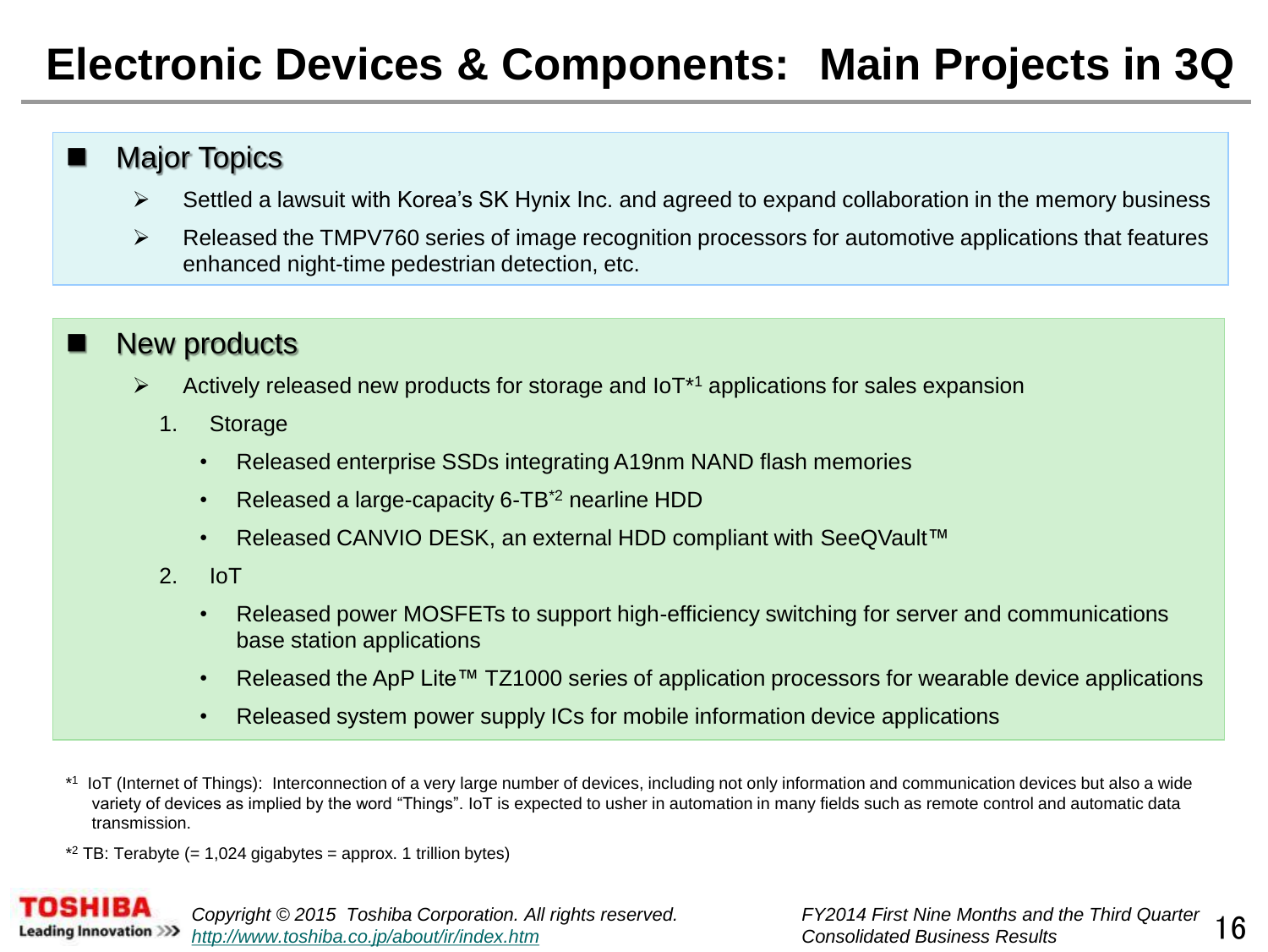# **Semiconductor & Storage Products Business Results Breakdown**

| <b>Net Sales</b>           | <b>FY14</b> | <b>FY13</b> | <b>Difference</b> |
|----------------------------|-------------|-------------|-------------------|
|                            | $1-3Q$      | $1-3Q$      | vs. FY13/1-3Q     |
| <b>Discrete</b>            | 113.1       | 114.3       | $-1.2$            |
| <b>System LSI</b>          | 129.9       | 153.1       | $-23.2$           |
| Memory                     | 638.3       | 628.1       | 10.2              |
| <b>Semiconductor Total</b> | 881.3       | 895.5       | $-14.2$           |
| <b>Storage Products</b>    | 378.4       | 347.4       | 31.0              |

| Operating Income (Loss) | <b>FY14</b> | <b>FY13</b> | <b>Difference</b> |  |
|-------------------------|-------------|-------------|-------------------|--|
|                         | $1-3Q$      | $1-3Q$      | vs. FY13/1-3Q     |  |
| Semiconductor & Storage | 177.3       | 165.2       |                   |  |
| Products Total          |             |             |                   |  |



(Yen in billions)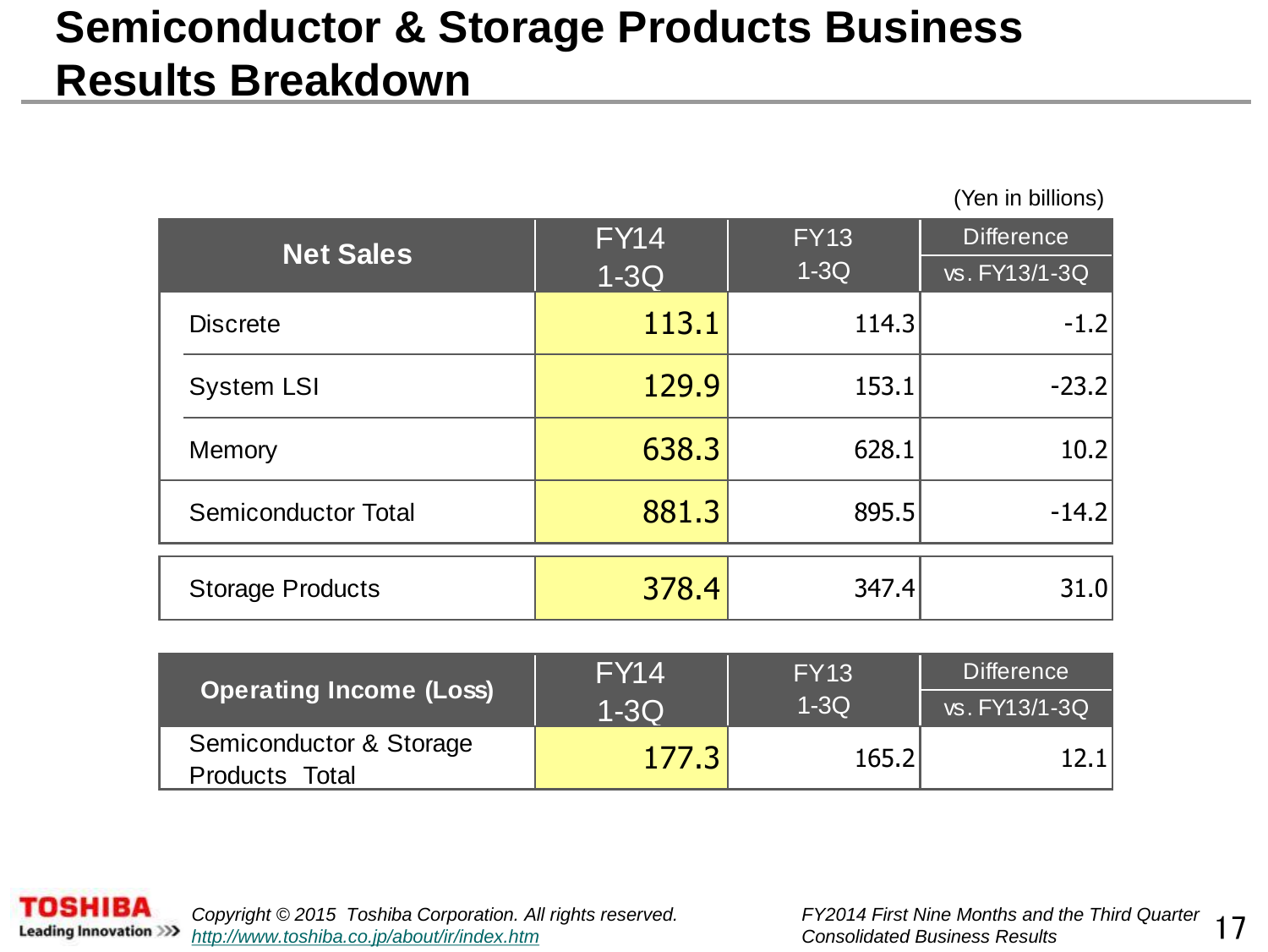# **Semiconductor & Storage Products Business Quarterly Trend in Operating Income (Loss)**



(Yen in billions)

**SHIBA** *Copyright © 2015 Toshiba Corporation. All rights reserved. FY2014 First Nine Months and the Third Quarter*  **Leading Innovation >>>** *<http://www.toshiba.co.jp/about/ir/index.htm> Consolidated Business Results*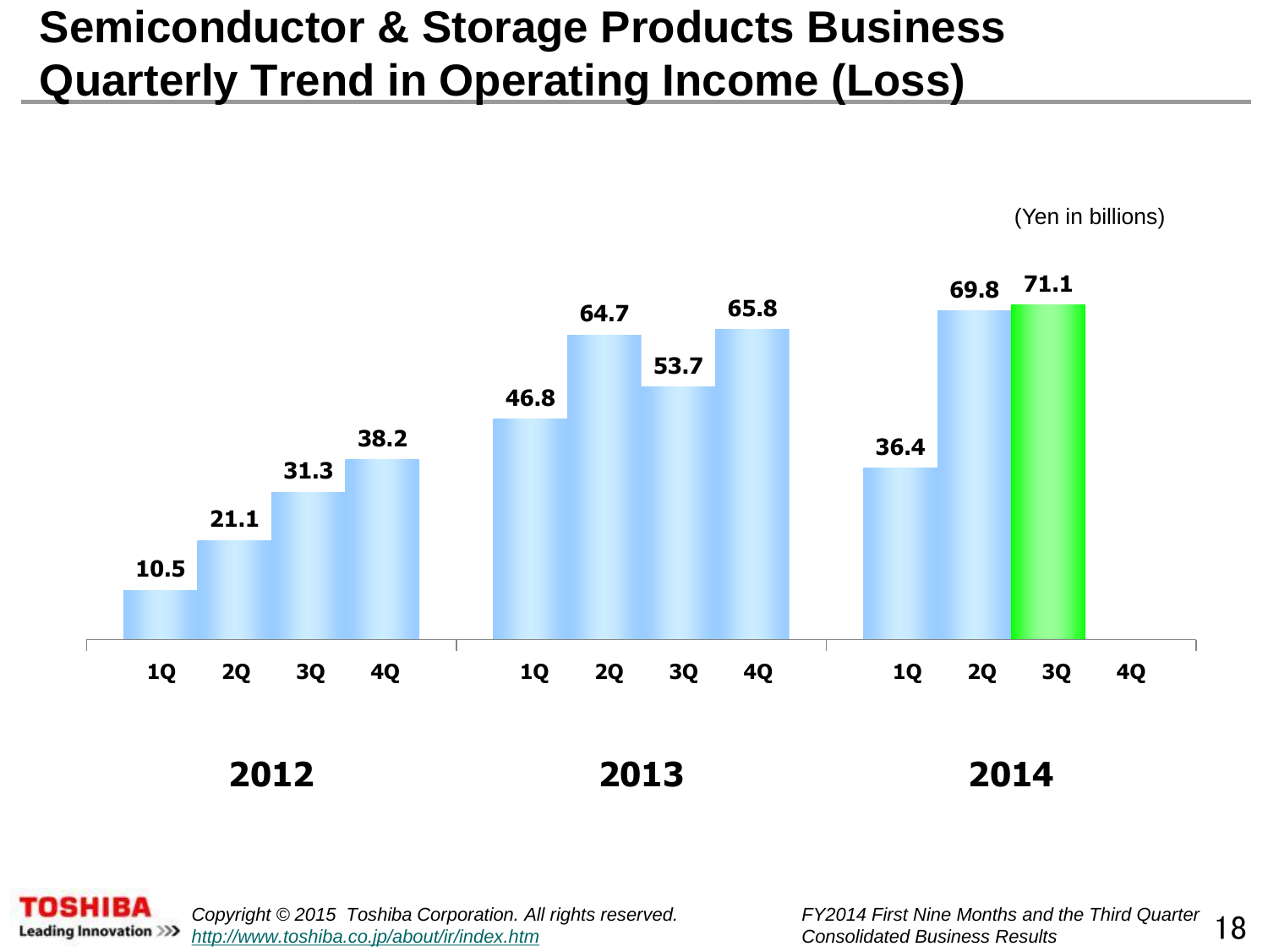# **Lifestyle Products & Services**

#### **Net Sales:**

Sales of PCs and TVs decreased because of a shift in focus to redefined sales territories.

#### $\blacksquare$  Operating Income (Loss):

The segment as a whole recorded a significant improvement of 21.4 billion yen in operating income YoY, when excluding PC structural reform costs of 46.0 billion yen. However, the segment saw negative operating income because of an increase in procurement costs, especially in the TV business, due to the depreciation of the yen, Euro and currencies of emerging economies against the US dollar. The PC business has recorded positive operating income for three consecutive quarters with the exclusion of the structural reform costs.

|                  |                                     |             |                                             | <u>INCONNETION MINGE CONSECUTIVE QUANTERS WILLI MIC CACIUSION OF MIC SMUCIUMAN FEIONIN COSTS.</u> |                       |             |                                    | (Yen in billions) |
|------------------|-------------------------------------|-------------|---------------------------------------------|---------------------------------------------------------------------------------------------------|-----------------------|-------------|------------------------------------|-------------------|
| <b>Net Sales</b> | <b>FY14</b>                         | <b>FY13</b> | Difference                                  | <b>Operating</b>                                                                                  |                       | <b>FY14</b> | <b>FY13</b>                        | <b>Difference</b> |
|                  | $1-3Q$                              | $1-3Q$      | vs. FY13/1-3Q                               | Income (Loss)                                                                                     |                       | $1-3Q$      | $1-3Q$                             | vs. FY13/1-3Q     |
| <b>PC</b>        | 501.0                               | 534.4       | $-33.4$                                     | <b>Excluding Structural</b><br><b>Reform Costs</b>                                                |                       | $-17.5$     | $-38.9$                            | 21.4              |
| TV               | 154.2                               | 182.2       | $-28.0$                                     | <b>Structural Reform Costs</b>                                                                    |                       | $-46.0$     | 0.0                                | $-46.0$           |
| Home Appliances  | 169.4                               | 182.3       | $-12.9$                                     | Lifestyle Products &<br>Services Total                                                            |                       | $-63.5$     | $-38.9$                            | $-24.6$           |
|                  | Operating Income (Loss) Excluding   |             | Structural Reform Costs of 46.0 billion yen | <b>FY14</b><br>$1-3Q$                                                                             | <b>FY13</b><br>$1-3Q$ |             | <b>Difference</b><br>vs. FY13/1-3Q |                   |
| PC               |                                     |             |                                             | 2.3                                                                                               | $-15.0$               |             | 17.3                               |                   |
|                  | Lifestyle Products & Services Total |             |                                             | $-17.5$                                                                                           | $-38.9$               |             | 21.4                               |                   |
|                  |                                     |             |                                             |                                                                                                   |                       |             |                                    |                   |



*Copyright © 2015 Toshiba Corporation. All rights reserved. FY2014 First Nine Months and the Third Quarter <http://www.toshiba.co.jp/about/ir/index.htm> Consolidated Business Results*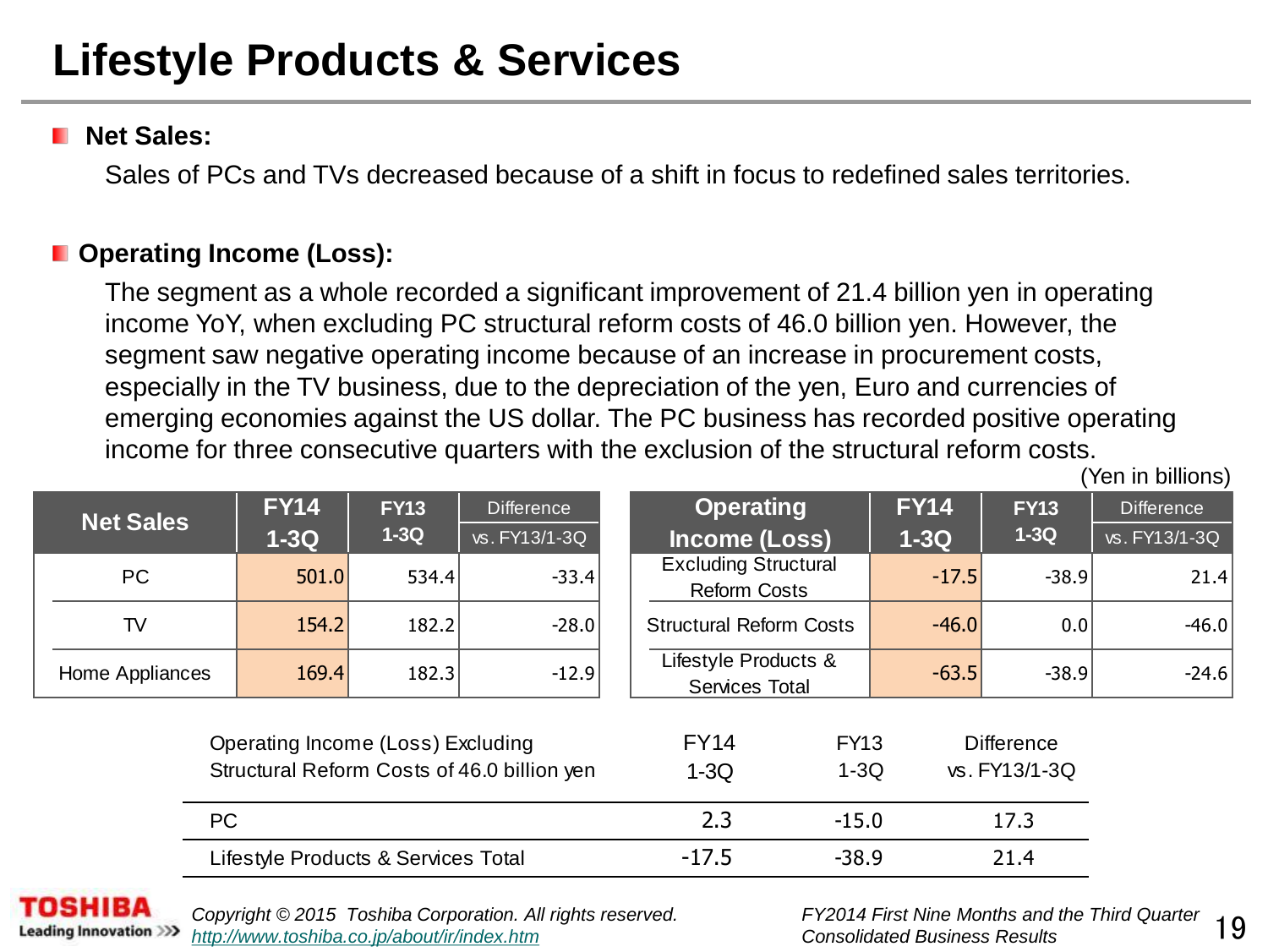# **Restructuring of the Global TV Business**

- **Responding to the severe business environment, Toshiba will undertake a fundamental restructuring of the Visual Products business, in addition to the ongoing structural reform.**
	- **In North America, Toshiba will cease TV development and sales operations, and Toshiba brand will be licensed to Taiwan's Compal Electronics, Inc. (Starting from March 2015)**
	- **For the consumer TV business in regions other than Japan, Toshiba is in negotiations with candidates on brand licensing to replace own development, manufacturing and sales. (Targeting agreement in April 2015)**

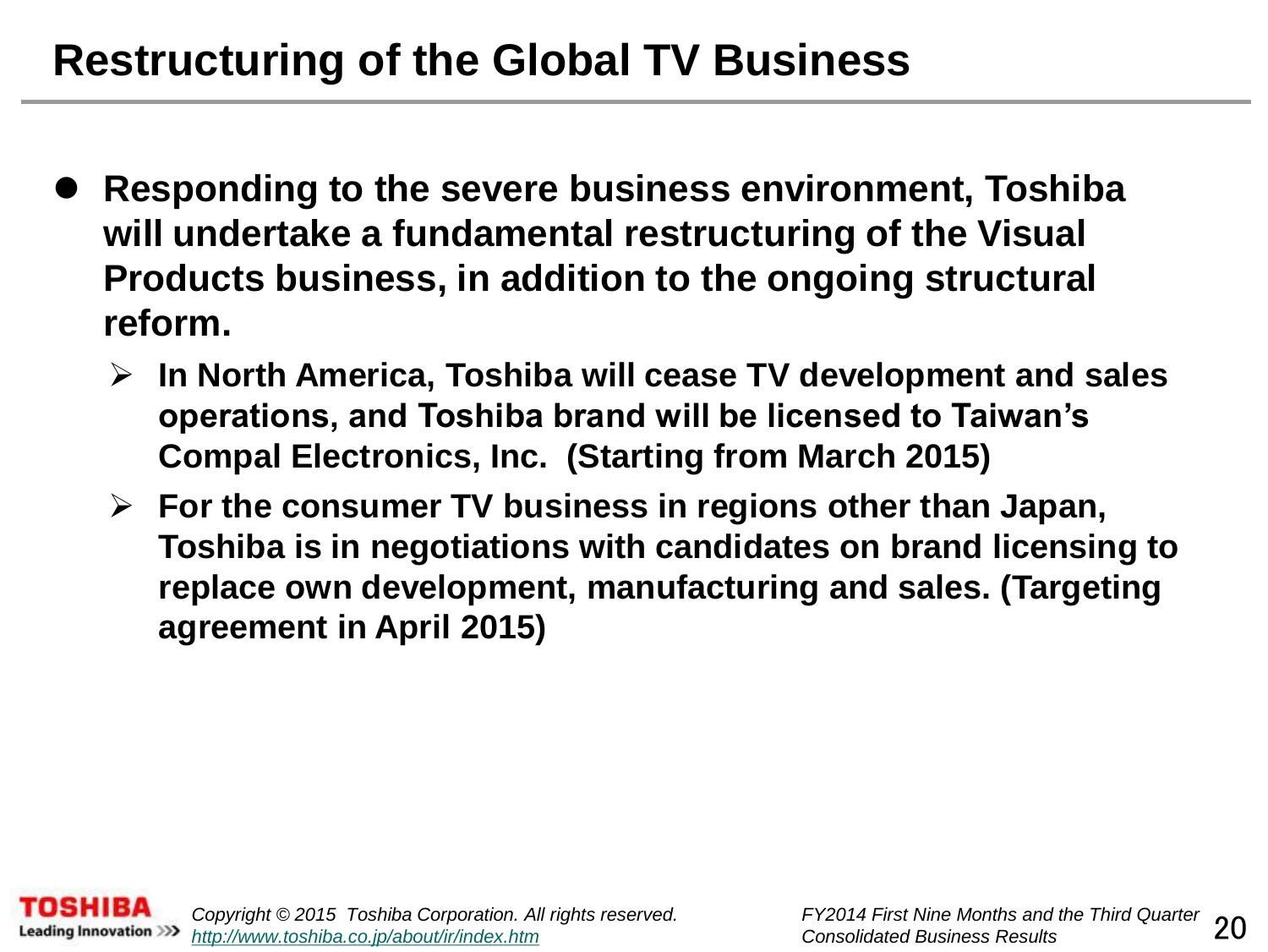# **Non-Operating Income (Loss) and Expenses**

(Yen in billions)

|                                        | <b>FY14</b> | <b>FY13</b> | <b>Difference</b> |  |
|----------------------------------------|-------------|-------------|-------------------|--|
|                                        | $1-3Q$      | $1-3Q$      | vs. FY13/1-3Q     |  |
| Net financial income (loss)            | $-13.7$     | $-16.3$     | 2.6               |  |
| Foreign exchange income (loss)         | 30.9        | 17.1        | 13.8              |  |
| Income (loss) on sales of fixed assets | $-12.8$     | $-3.5$      | $-9.3$            |  |
| Equity in earnings of affiliates       | 11.4        | 8.9         | 2.5               |  |
| Structural reform costs                | $-41.7$     | $-15.5$     | $-26.2$           |  |
| <b>Others</b>                          | $-4.0$      | $-52.5$     | 48.5              |  |
| Total                                  | $-29.9$     | $-61.8$     | 31.9              |  |

\*Including the income of legal settlement with Korea's SK Hynix, and gain on sale of securities

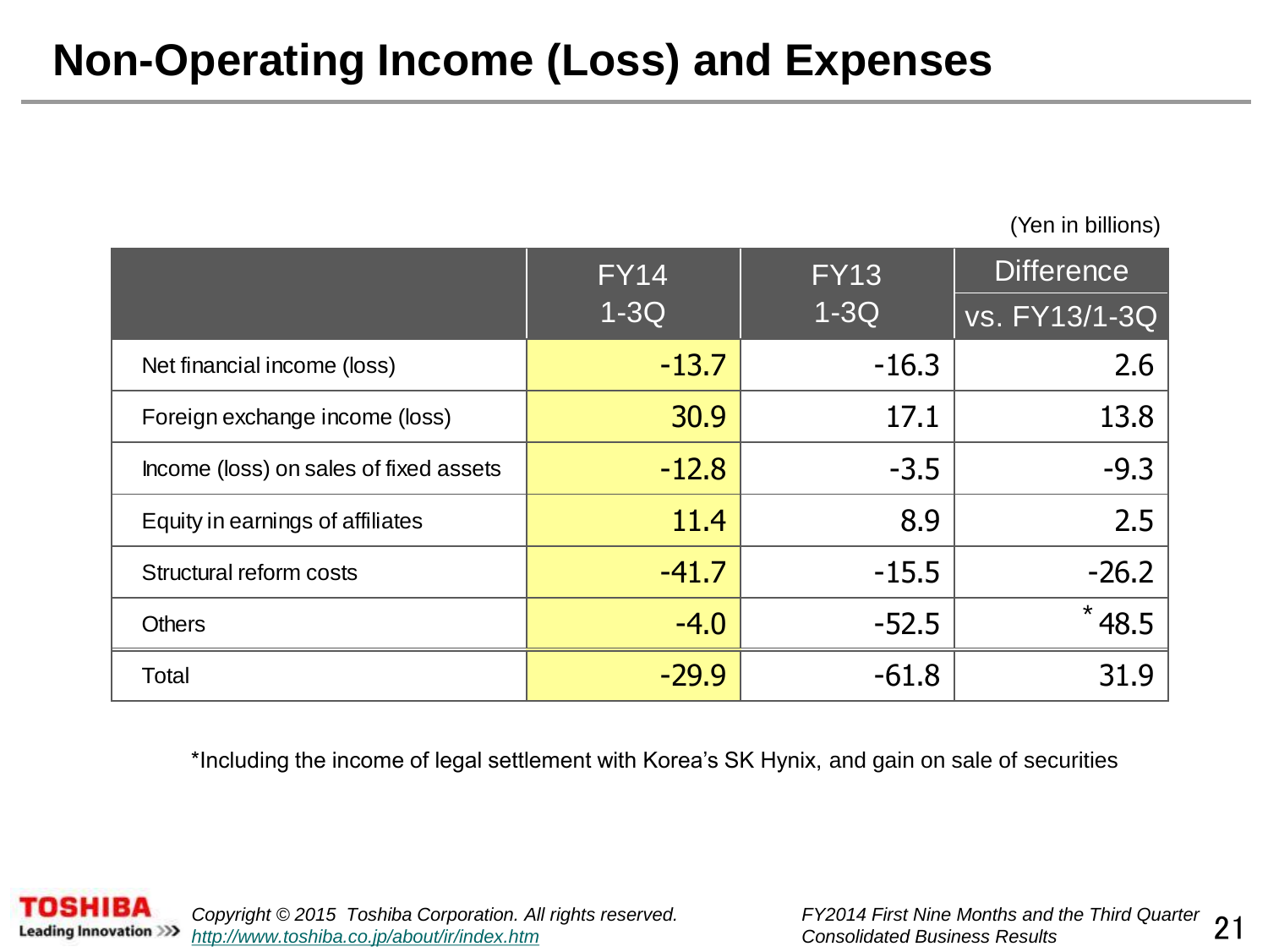#### **Income Tax and Net Income (Loss) Attributable to Noncontrolling Interests**

(Yen in billions)

|                                                                   | <b>FY14</b> | <b>Difference</b><br><b>FY13</b> |               |
|-------------------------------------------------------------------|-------------|----------------------------------|---------------|
|                                                                   | $1-3Q$      | $1-3Q$                           | vs. FY13/1-3Q |
| Income (Loss) before income taxes and<br>noncontrolling interests | 134.9       | 93.4                             | 41.5          |
| Income tax                                                        | $-54.0$     | $-42.8$                          | $-11.2$       |
| Loss from discontinued operations                                 | 0.0         | $-2.4$                           | 2.4           |
| Net Income (Loss) attributable to<br>noncontrolling interests     | $-9.0$      | $-9.5$                           | 0.5           |
| Net Income (Loss)                                                 | 71.9        | 38.7                             | 33.2          |

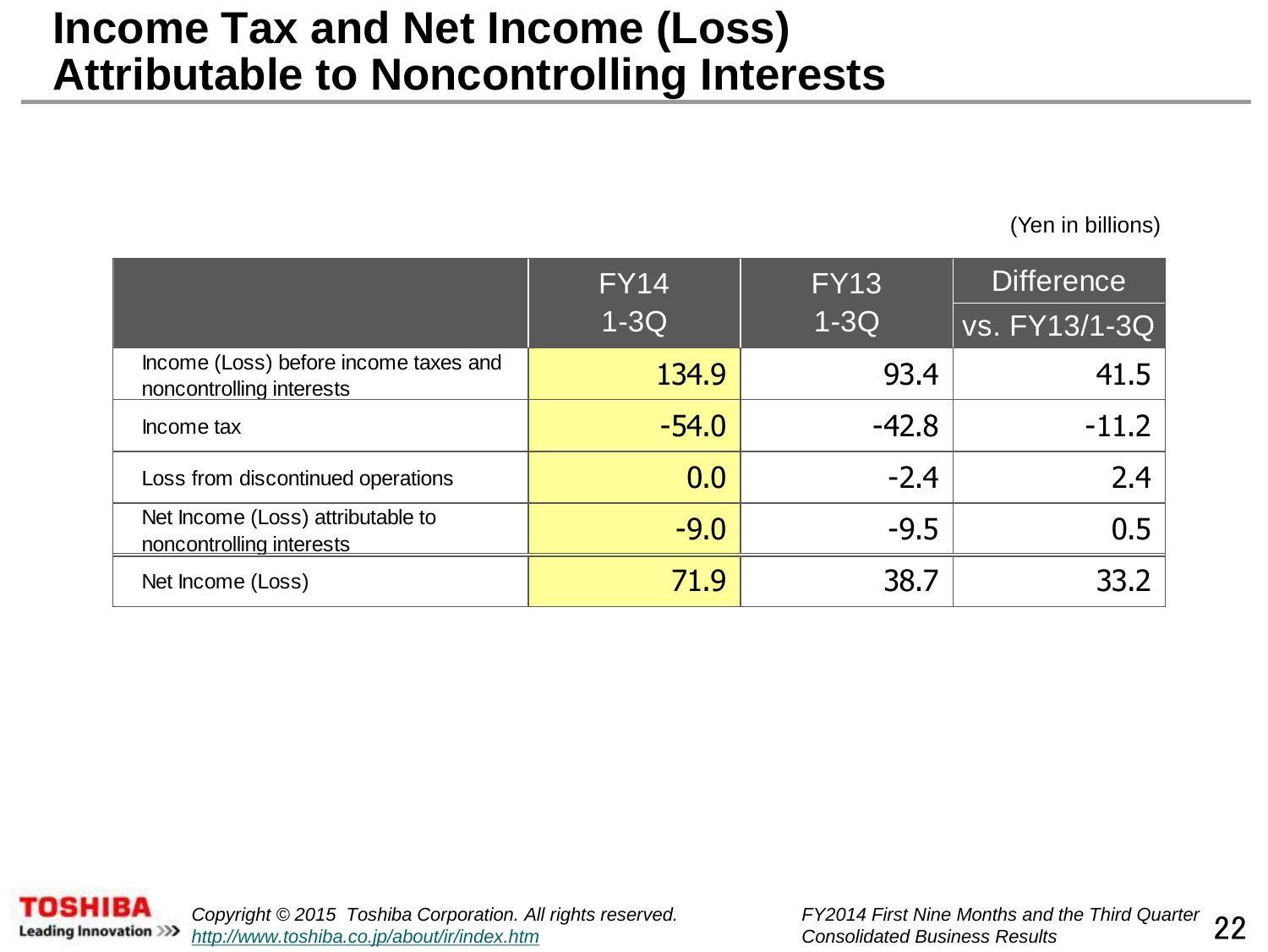### **Cash Flows, FY2014 First 9 Months**



**SHIBA** *Copyright © 2015 Toshiba Corporation. All rights reserved. FY2014 First Nine Months and the Third Quarter*  **Leading Innovation >>>** *<http://www.toshiba.co.jp/about/ir/index.htm> Consolidated Business Results*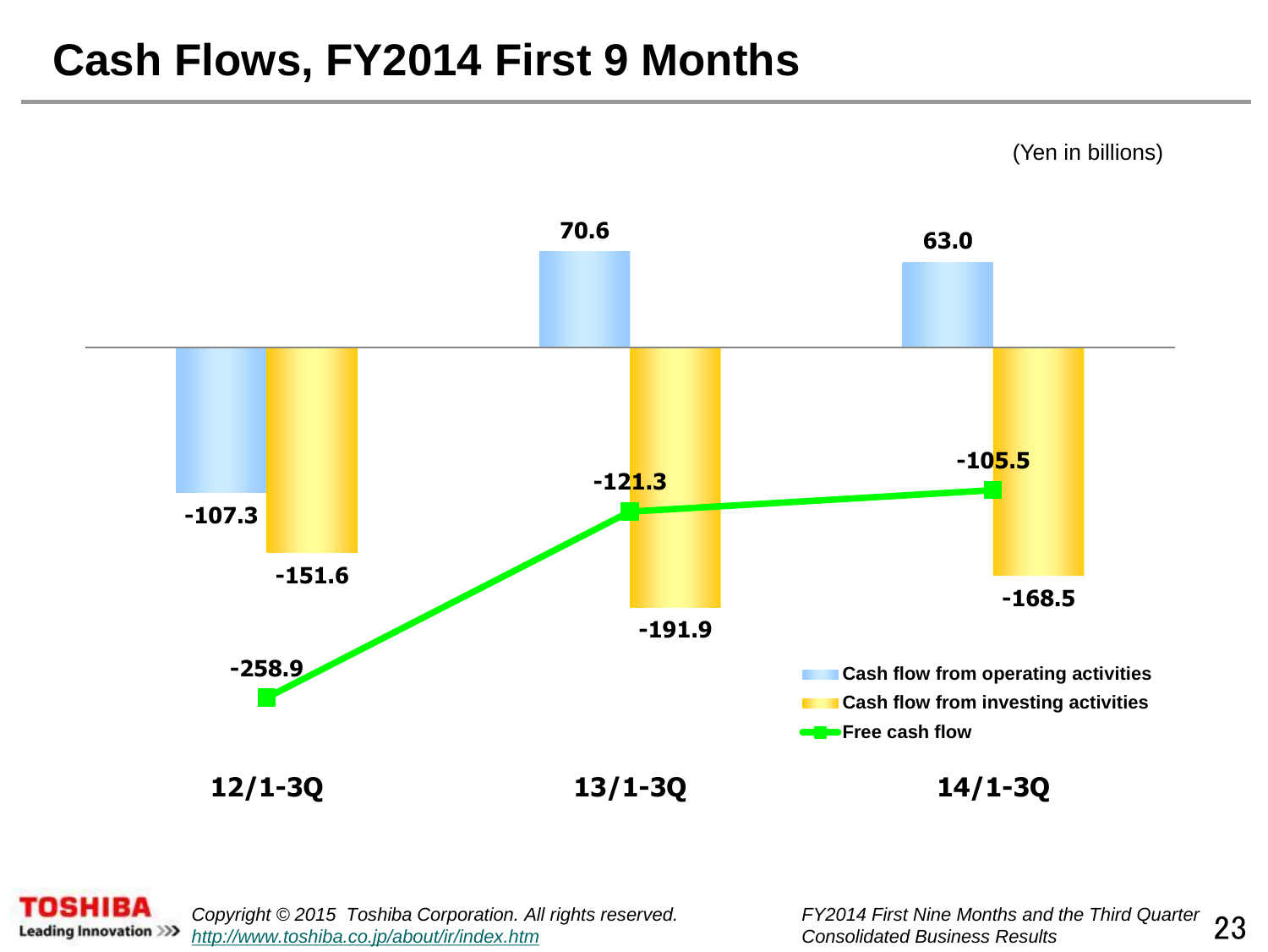### **Consolidated Balance Sheets**

(Yen in billions)

#### **Assets Liabilities and Equity**



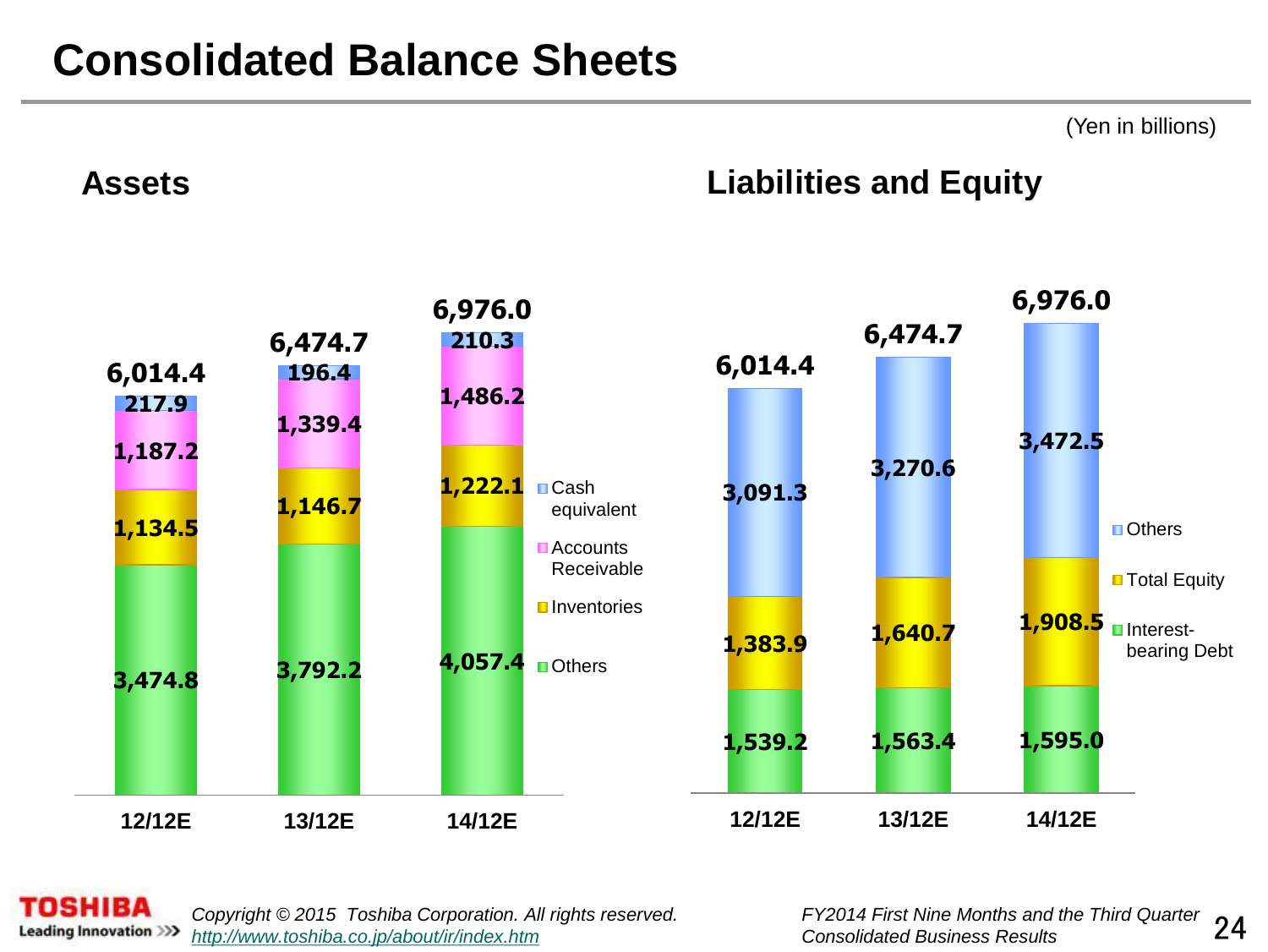(Yen in billions)

|                                                    | 14/12E   | 14/3E    | 13/12E   |           | <b>Difference</b> |
|----------------------------------------------------|----------|----------|----------|-----------|-------------------|
|                                                    |          |          |          | vs. 14/3E | vs. 13/12E        |
| <b>Common Stock</b>                                | 439.9    | 439.9    | 439.9    | 0.0       | 0.0               |
| Additional paid-in capital                         | 404.1    | 404.6    | 404.6    | $-0.5$    | $-0.5$            |
| <b>Retained earnings</b>                           | 690.4    | 652.4    | 640.2    | 38.0      | 50.2              |
| Accumulated other comprehensive income (loss)      | $-106.1$ | $-266.1$ | $-261.7$ | 160.0     | 155.6             |
| <b>Treasury stock</b>                              | $-1.8$   | $-1.7$   | $-1.7$   | $-0.1$    | $-0.1$            |
| Equity attributable to shareholders of the Company | 1,426.5  | 1,229.1  | 1,221.3  | 197.4     | 205.2             |
| Equity attributable to noncontrolling interests    | 482.0    | 423.2    | 419.4    | 58.8      | 62.6              |
| Total equity                                       | 1,908.5  | 1,652.3  | 1,640.7  | 256.2     | 267.8             |

| Equity attributable to shareholders of the Company/<br>Total asset ratio | 20.4% | $7\%$<br>19. | 18.9% | 70/0 | $1.5\%$ |
|--------------------------------------------------------------------------|-------|--------------|-------|------|---------|
|                                                                          |       |              |       |      |         |

**TOSHIBA** *Copyright © 2015 Toshiba Corporation. All rights reserved.* **Leading Innovation >>>** *<http://www.toshiba.co.jp/about/ir/index.htm> Consolidated Business Results*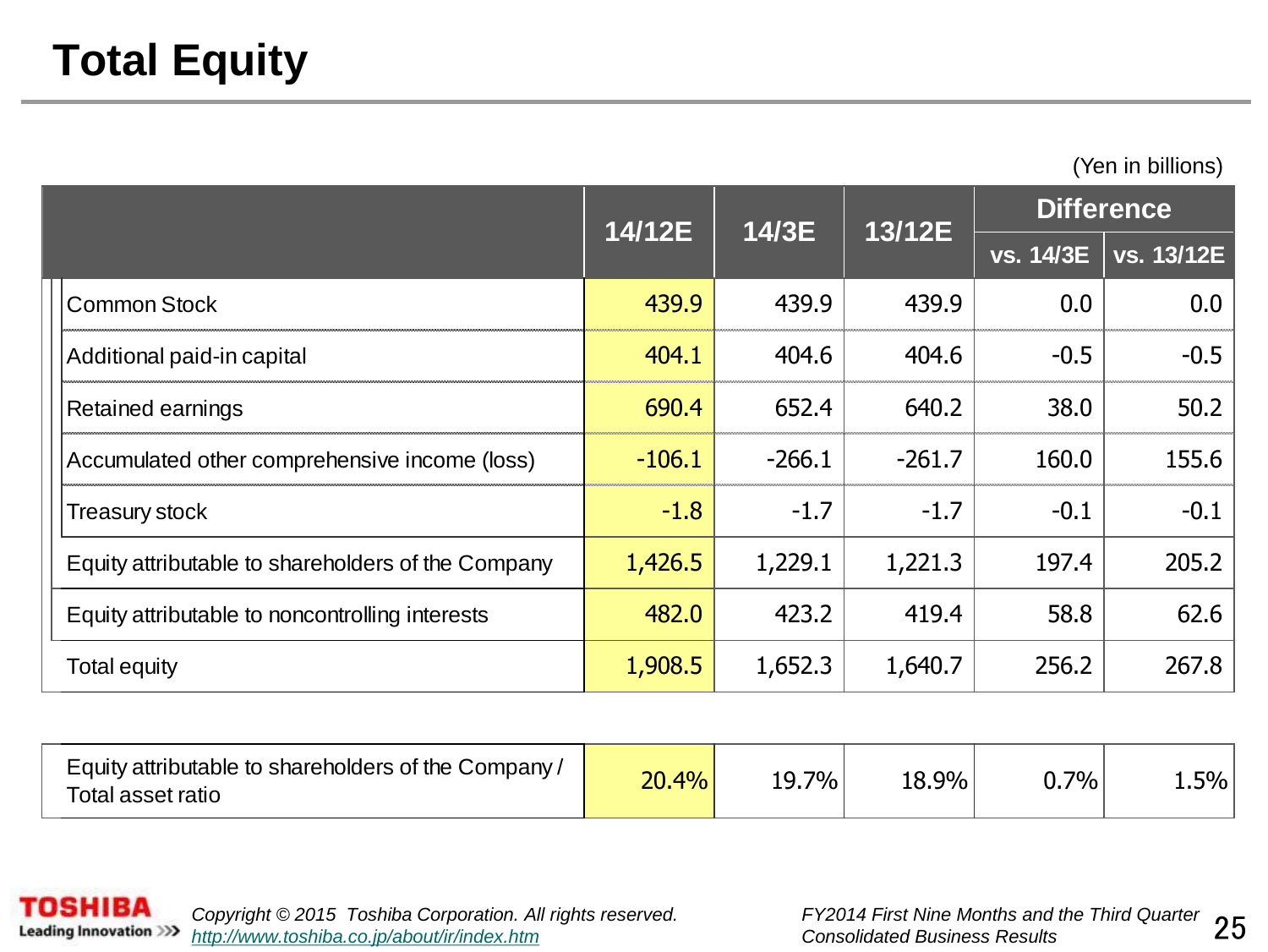

**TOSHIBA** 26 *Copyright © 2015 Toshiba Corporation. All rights reserved. FY2014 First Nine Months and the Third Quarter*  **Leading Innovation >>>** *<http://www.toshiba.co.jp/about/ir/index.htm>*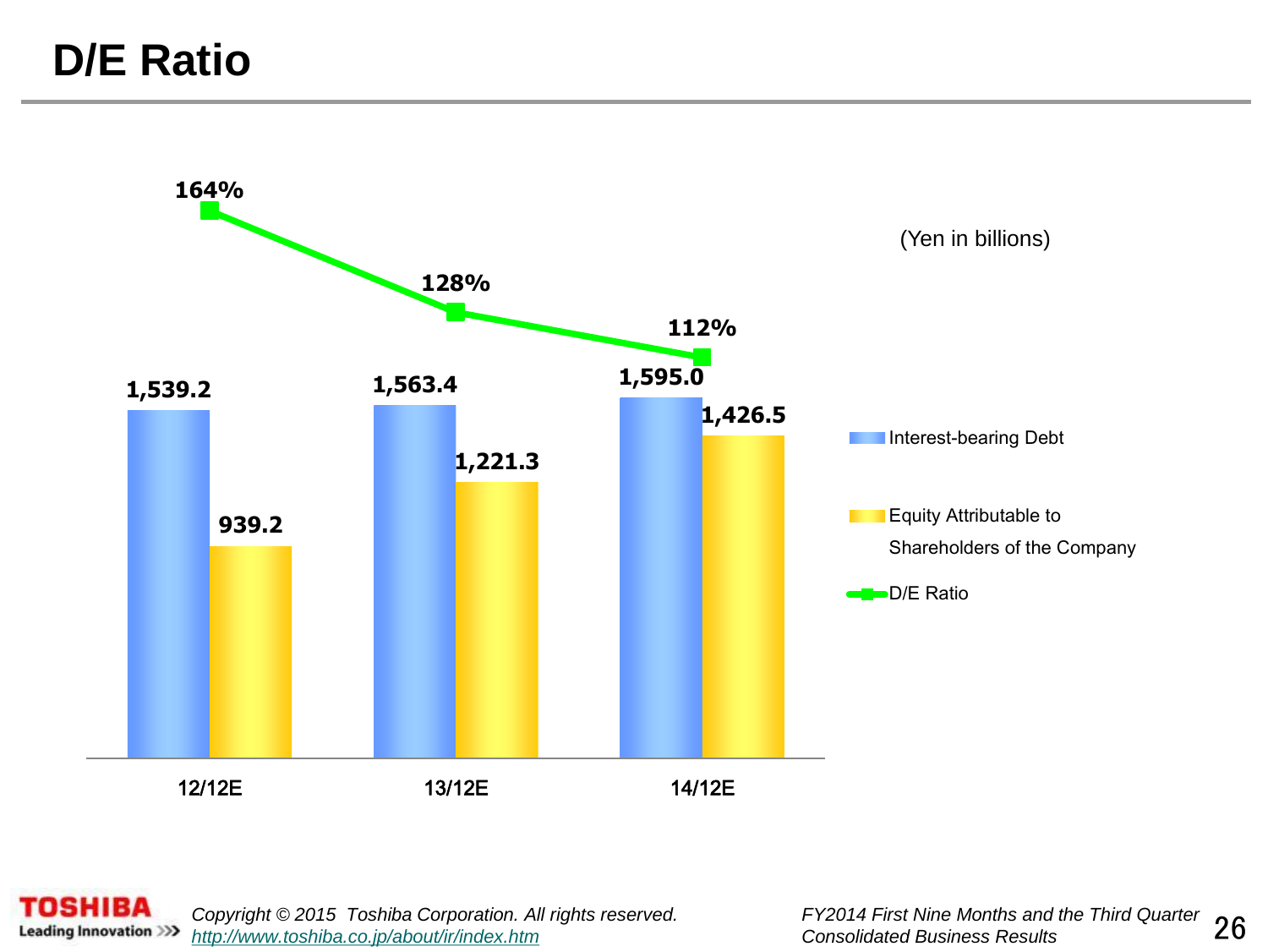(Yen in billions)

|                                                                   | <b>FY14/3Q</b> | <b>FY13/3Q</b> | <b>Difference</b> |
|-------------------------------------------------------------------|----------------|----------------|-------------------|
|                                                                   |                |                | vs. FY13/3Q       |
| <b>Net Sales</b>                                                  | 1,607.8        | 1,531.3        | 76.5              |
| Operating Income (Loss)                                           | 49.7           | 48.3           | 1.4               |
| $\%$                                                              | 3.1%           | 3.2%           | $-0.1%$           |
| Income (Loss) before income<br>taxes and noncontrolling interests | 67.6           | 39.9           | 27.7              |
| %                                                                 | 4.2%           | 2.6%           | 1.6%              |
| Net Income (Loss)                                                 | 41.1           | 17.2           | 23.9              |
| %                                                                 | 2.6%           | 1.1%           | 1.5%              |

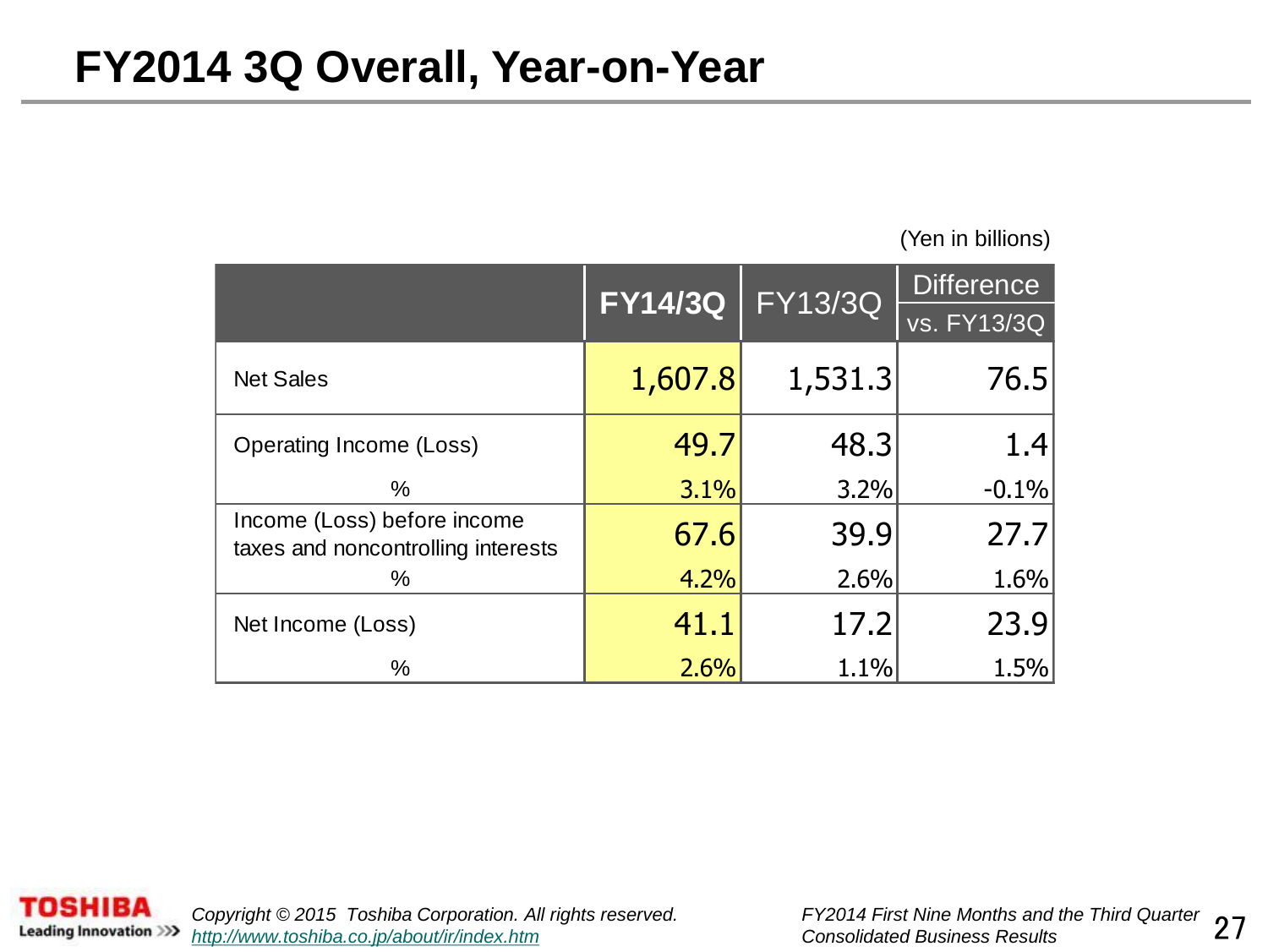### **FY2014 3Q by Segment, Year-on-Year**

|                                            |                |                | וטווווע ווו ווסון |
|--------------------------------------------|----------------|----------------|-------------------|
| <b>Net Sales</b>                           | <b>FY14/3Q</b> | <b>FY13/3Q</b> | <b>Difference</b> |
|                                            |                |                | vs. FY13/3Q       |
| Energy & Infrastructure                    | 454.5          | 395.5          | 59.0              |
| <b>Community Solutions</b>                 | 327.6          | 316.0          | 11.6              |
| Healthcare Systems & Services              | 90.7           | 83.1           | 7.6               |
| <b>Electronic Devices &amp; Components</b> | 461.1          | 404.1          | 57.0              |
| Lifestyle Products & Services              | 304.2          | 356.8          | $-52.6$           |
| <b>Others</b>                              | 119.2          | 110.7          | 8.5               |
| Total                                      | 1,607.8        | 1,531.3        | 76.5              |
|                                            |                |                |                   |

| <b>Operating Income (Loss)</b>  | <b>FY14/3Q</b> | <b>FY13/3Q</b> | <b>Difference</b> |
|---------------------------------|----------------|----------------|-------------------|
|                                 |                |                | vs. FY13/3Q       |
| Energy & Infrastructure         | 9.9            | $-7.6$         | 17.5              |
| %                               | 2.2%           | $-1.9%$        | 4.1%              |
| <b>Community Solutions</b>      | 8.7            | 8.3            | 0.4               |
| ℅                               | 2.6%           | 2.6%           | 0.0%              |
| Healthcare Systems & Services   | 6.1            | 4.8            | 1.3               |
| ℅                               | 6.7%           | 5.8%           | 0.9%              |
| Electronic Devices & Components | 71.0           | 56.9           | 14.1              |
| %                               | 15.4%          | 14.1%          | 1.3%              |
| Lifestyle Products & Services   | $-34.2$        | $-3.7$         | $-30.5$           |
| ℅                               | $-11.3%$       | $-1.0%$        | $-10.3%$          |
| <b>Others</b>                   | $-0.3$         | $-1.7$         | 1.4               |
| ℅                               | $-0.3%$        | $-1.7%$        | 1.4%              |
| Total                           | 49.7           | 48.3           | 1.4               |
| %                               | 3.1%           | 3.2%           | $-0.1%$           |

ISHIBA **Leading Innovation >>>** 

*Copyright © 2015 Toshiba Corporation. All rights reserved. <http://www.toshiba.co.jp/about/ir/index.htm> Consolidated Business Results*

(Yen in billions)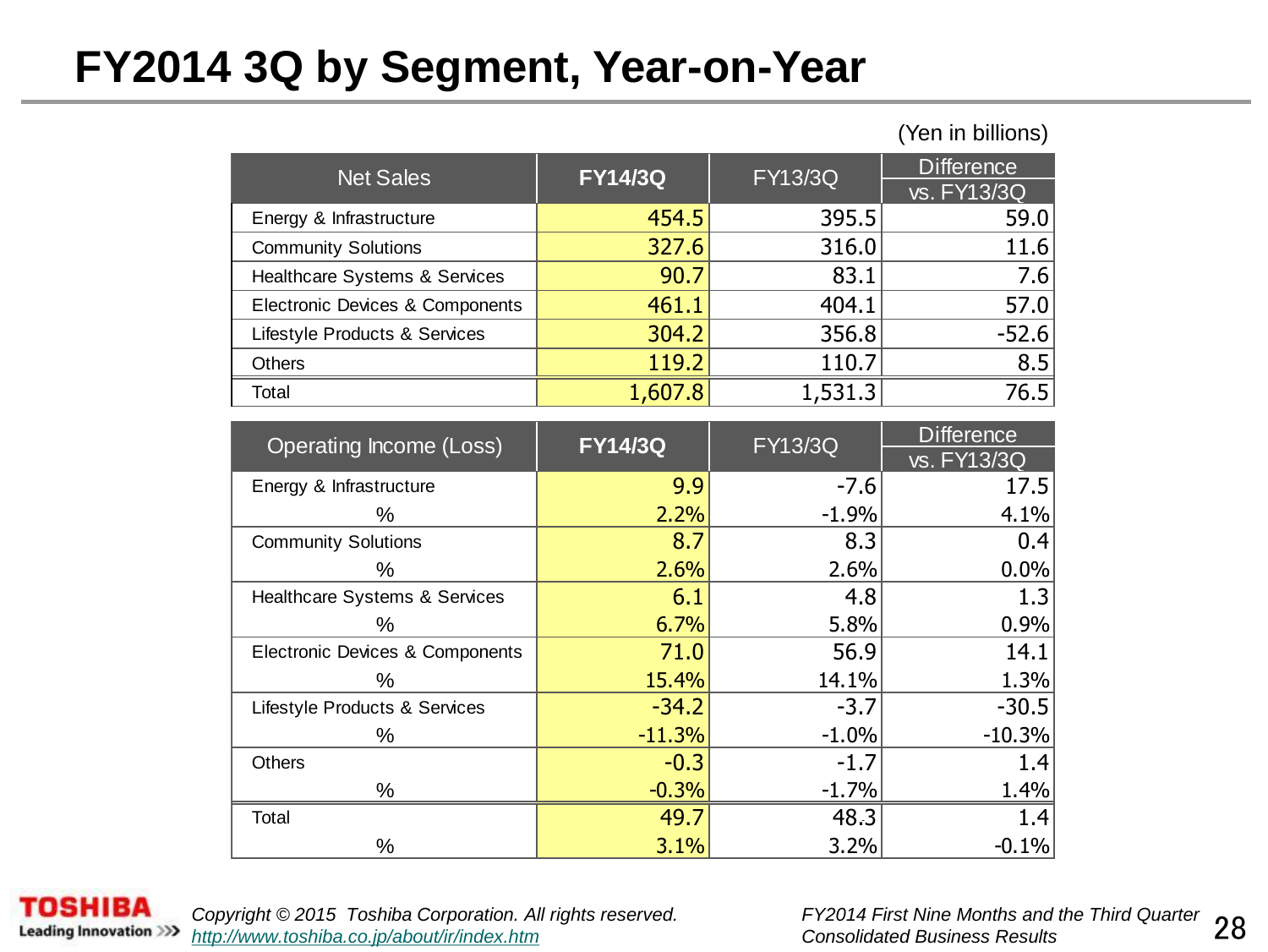**Toshiba Group's projections for FY2014 consolidated results remain unchanged from those announced on September 18, 2014.**

|                                                                               | <b>FY14</b>     | <b>FY13</b> | <b>Difference</b> |
|-------------------------------------------------------------------------------|-----------------|-------------|-------------------|
|                                                                               | <b>Forecast</b> | Actual      | <b>vs. FY13</b>   |
| <b>Net Sales</b>                                                              | 6,700.0         | 6,502.5     | 197.5             |
| Operating Income (Loss)                                                       | 330.0           | 290.8       | 39.2              |
| %                                                                             | 4.9%            | 4.5%        | 0.4%              |
| Income (Loss) before income<br>taxes and noncontrolling interests             | 250.0           | 180.9       | 69.1              |
| ℅                                                                             | 3.7%            | 2.8%        | 0.9%              |
| Net Income (Loss)                                                             | 120.0           | 50.8        | 69.2              |
| %                                                                             | 1.8%            | 0.8%        | 1.0%              |
| Earnings (Losses) per share<br>attributable to shareholders of the<br>Company | ¥28.34          | ¥12.00      | ¥16.34            |

(Yen in billions, except Earnings (Losses) per share)

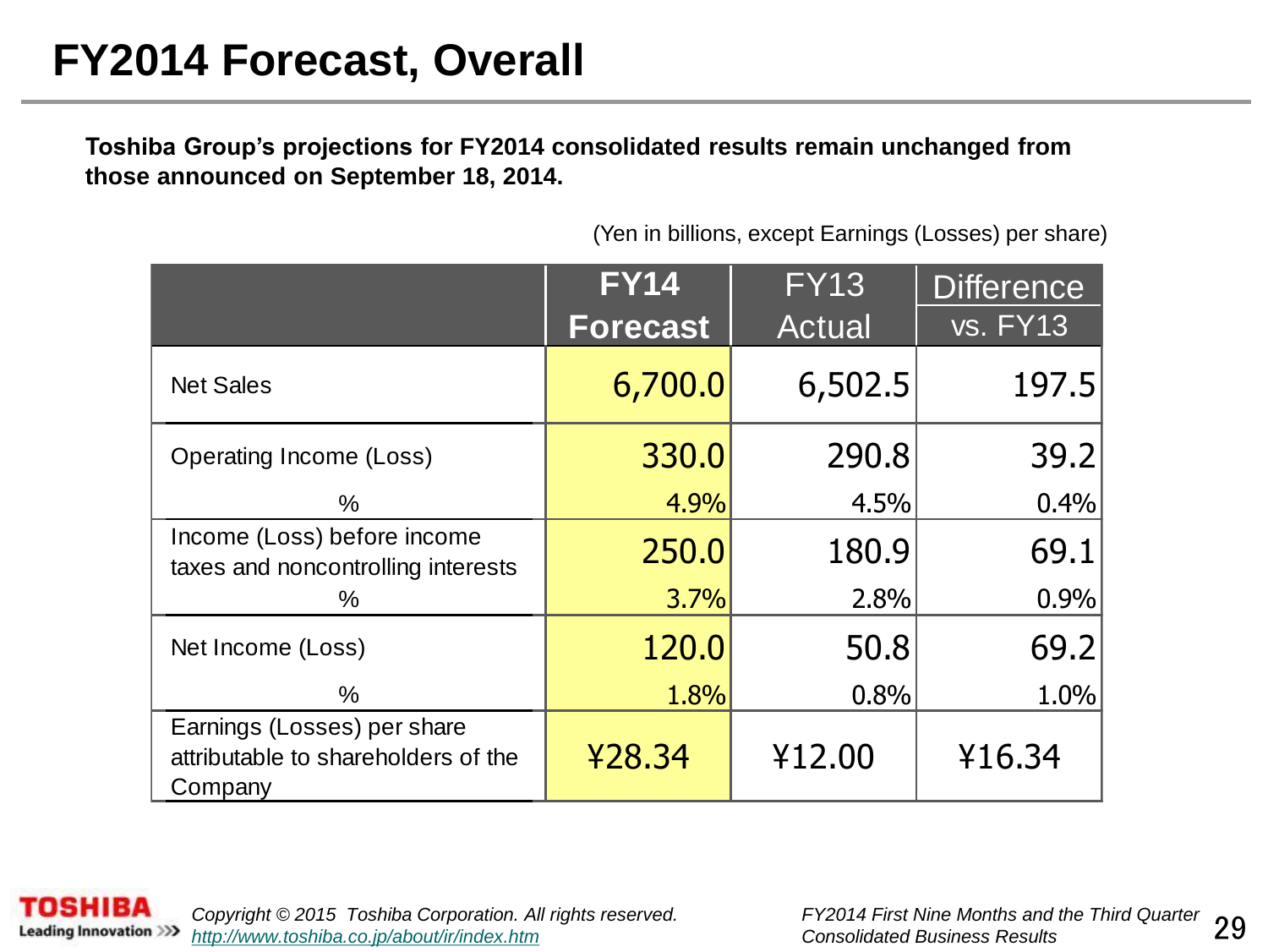### **FY2014 Forecasts by Segment**

**Toshiba Group's projections for FY2014 consolidated results by segment remain unchanged from those announced on September 18, 2014.**

(Yen in billions)

| <b>Net Sales</b>                           | <b>FY14</b>     | <b>FY13</b> | <b>Difference</b> |
|--------------------------------------------|-----------------|-------------|-------------------|
|                                            | <b>Forecast</b> | Actual      | <b>vs. FY13</b>   |
| Energy & Infrastructure                    | 1,990.0         | 1,812.2     | 177.8             |
| <b>Community Solutions</b>                 | 1,410.0         | 1,357.4     | 52.6              |
| Healthcare Systems & Services              | 440.0           | 410.8       | 29.2              |
| <b>Electronic Devices &amp; Components</b> | 1,730.0         | 1,693.4     | 36.6              |
| Lifestyle Products & Services              | 1,200.0         | 1,313.8     | $-113.8$          |
| <b>Others</b>                              | 550.0           | 504.0       | 46.0              |
| Total                                      | 6,700.0         | 6,502.5     | 197.5             |

| Operating Income (Loss)         | <b>FY14</b>     | <b>FY13</b> | <b>Difference</b> |
|---------------------------------|-----------------|-------------|-------------------|
|                                 | <b>Forecast</b> | Actual      | vs. FY13          |
| Energy & Infrastructure         | 91.0            | 37.6        | 53.4              |
| ℅                               | 4.6%            | 2.1%        | 2.5%              |
| <b>Community Solutions</b>      | 61.0            | 54.1        | 6.9               |
| $\%$                            | 4.3%            | 4.0%        | 0.3%              |
| Healthcare Systems & Services   | 31.0            | 30.0        | 1.0               |
| $\%$                            | 7.0%            | 7.3%        | $-0.3%$           |
| Electronic Devices & Components | 226.0           | 243.7       | $-17.7$           |
| $\%$                            | 13.1%           | 14.4%       | $-1.3%$           |
| Lifestyle Products & Services   | $-48.0$         | $-47.6$     | $-0.4$            |
| %                               | $-4.0%$         | $-3.6%$     | $-0.4%$           |
| <b>Others</b>                   | 9.0             | 11.5        | $-2.5$            |
| %                               | 1.6%            | 2.3%        | $-0.7%$           |
| Total                           | 330.0           | 290.8       | 39.2              |
| $\%$                            | 4.9%            | 4.5%        | 0.4%              |



30 *Copyright © 2015 Toshiba Corporation. All rights reserved. FY2014 First Nine Months and the Third Quarter <http://www.toshiba.co.jp/about/ir/index.htm> Consolidated Business Results*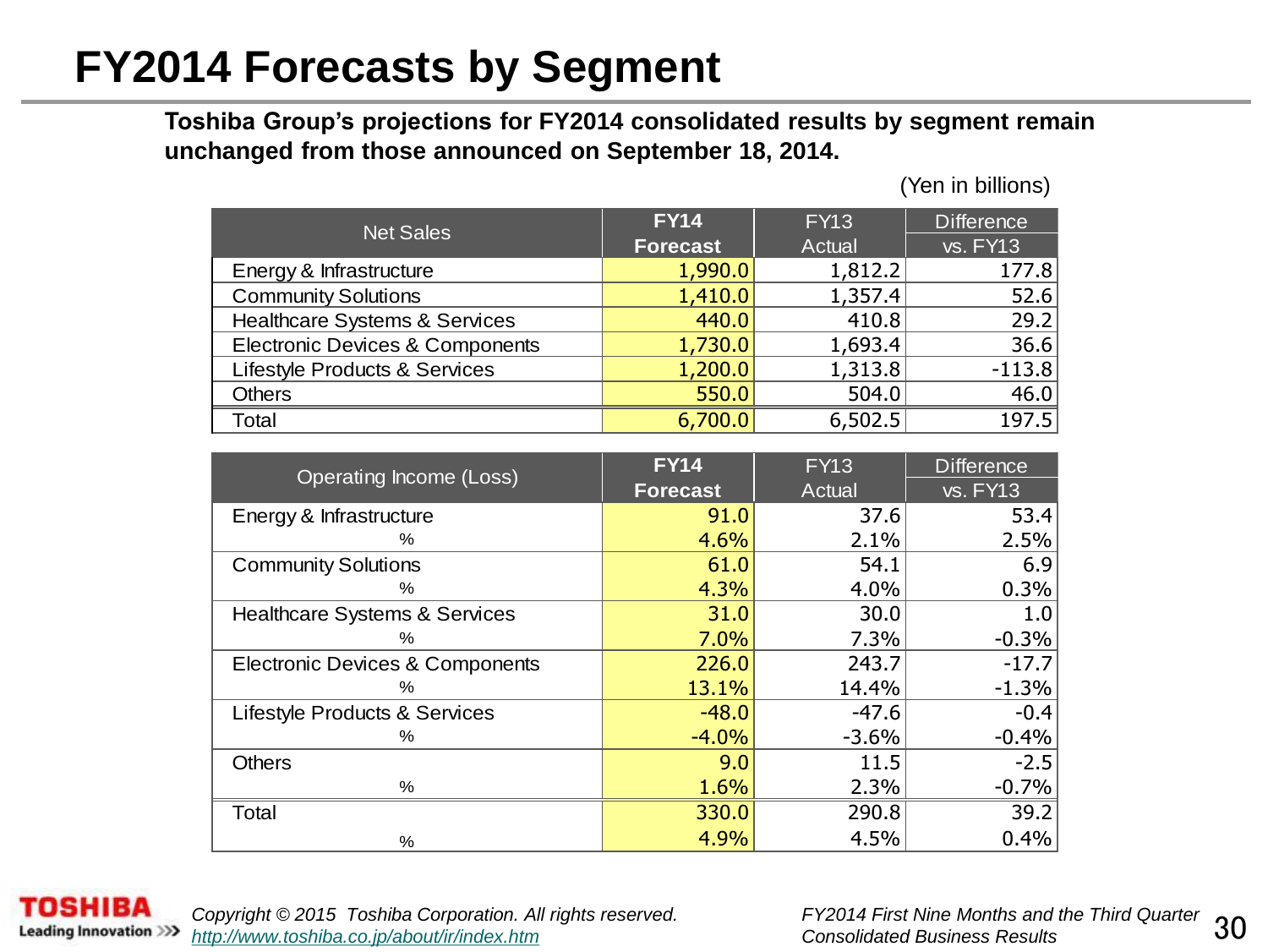## **FY2014 Forecasts, Operating Income Breakdown**



*Copyright © 2015 Toshiba Corporation. All rights reserved. FY2014 First Nine Months and the Third Quarter*  **Leading Innovation >>>** *<http://www.toshiba.co.jp/about/ir/index.htm> Consolidated Business Results*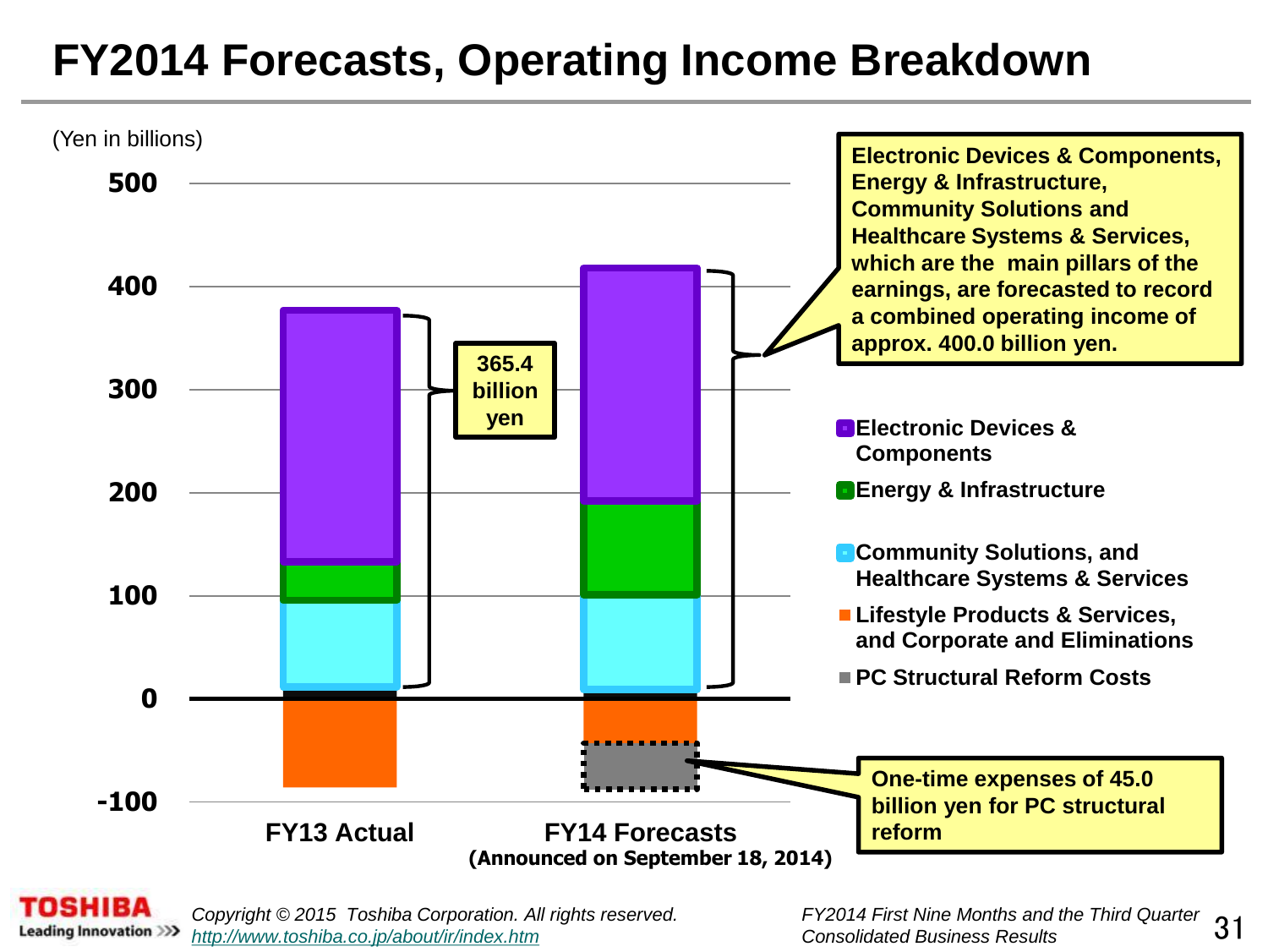# **Voluntary Adoption of IFRS**

 Toshiba Group will voluntarily adopt International Financial Reporting Standards (IFRS), starting in the fiscal year ending March 31, 2017.

Disclosure Schedule (Planned)

|                             | <b>Fiscal Year</b>                                            | <b>Disclosure Materials</b>                                                           | Accounting<br><b>Standards</b> |
|-----------------------------|---------------------------------------------------------------|---------------------------------------------------------------------------------------|--------------------------------|
| <b>Fiscal Year</b>          | 1 <sup>st</sup> , 2 <sup>nd</sup> and 3 <sup>rd</sup> quarter | Quarterly earnings release<br>Quarterly securities report                             | U.S. GAAP                      |
| ending<br>March 31,<br>2017 | Year end                                                      | Earnings release<br>Financial documents under Company Act<br>Annual securities report | <b>IFRS</b>                    |

 Towards achieving its management vision of "Growth through Creativity and Innovation," Toshiba Group is promoting measures to strengthen financial governance, including securing a healthy financial base as basic policy, promoting Group-wide common rules, and centralizing financial data.

L *Copyright © 2015 Toshiba Corporation. All rights reserved. FY2014 First Nine Months and the Third Quarter*  Leading Innovation >>> *<http://www.toshiba.co.jp/about/ir/index.htm> Consolidated Business Results*